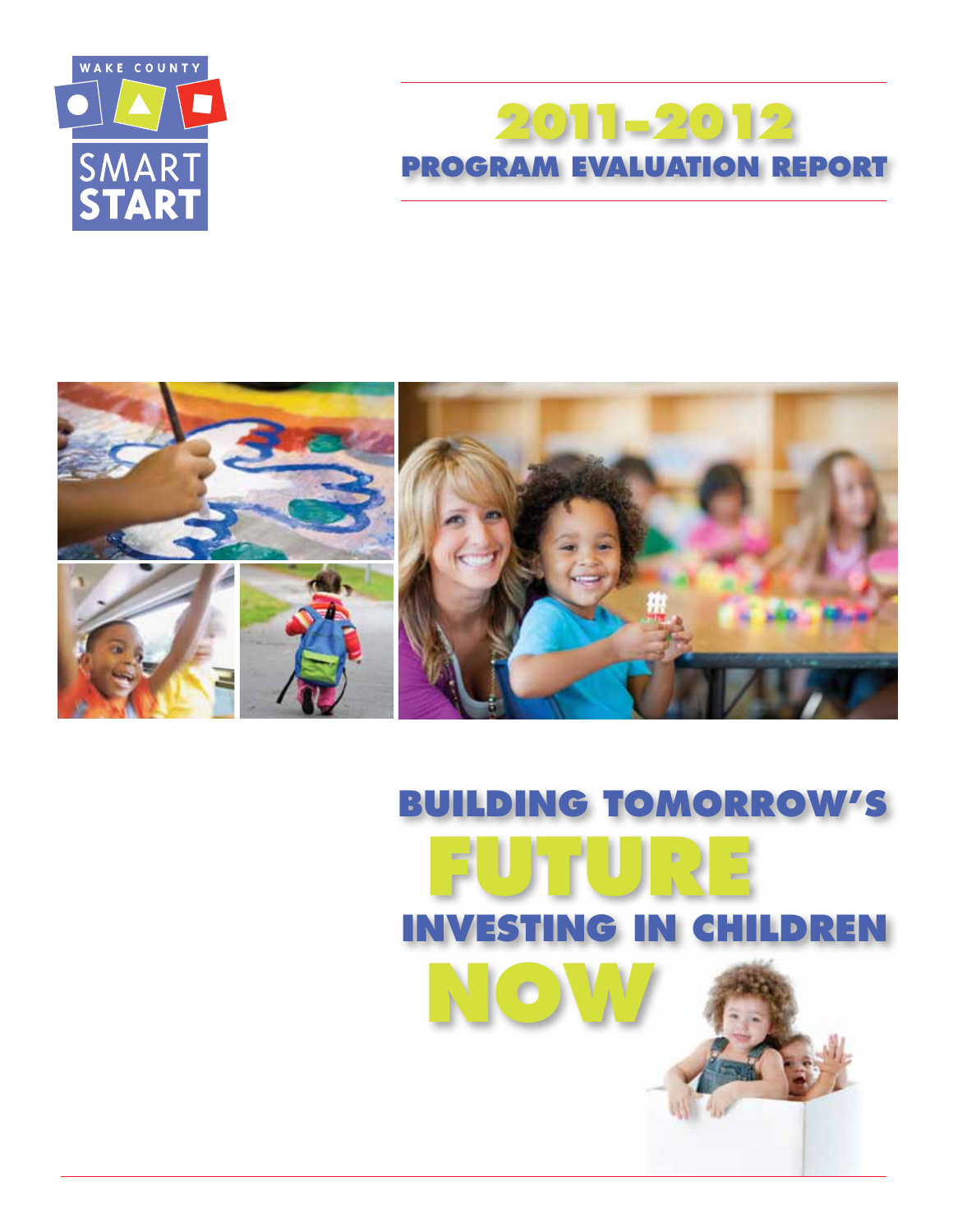# **Building Tomorrow's Future Investing in Children Now**

Wake County SmartStart works to ensure that children ages birth to five are prepared for success in school and life. This mission truly is about investing in children now to ensure a better future. Such an approach combines thoughtful assessment of community needs, engaging community service providers in a coordinated response, and monitoring to ensure expected outcomes are achieved. WCSS administers and funds programs that transparently steward public funds to serve those in the greatest need. Through this coordination, critical resources are leveraged to support as many children and families as possible.

This report highlights our collaborative efforts in the community, and summarizes our work in key areas.



#### **Table of Contents**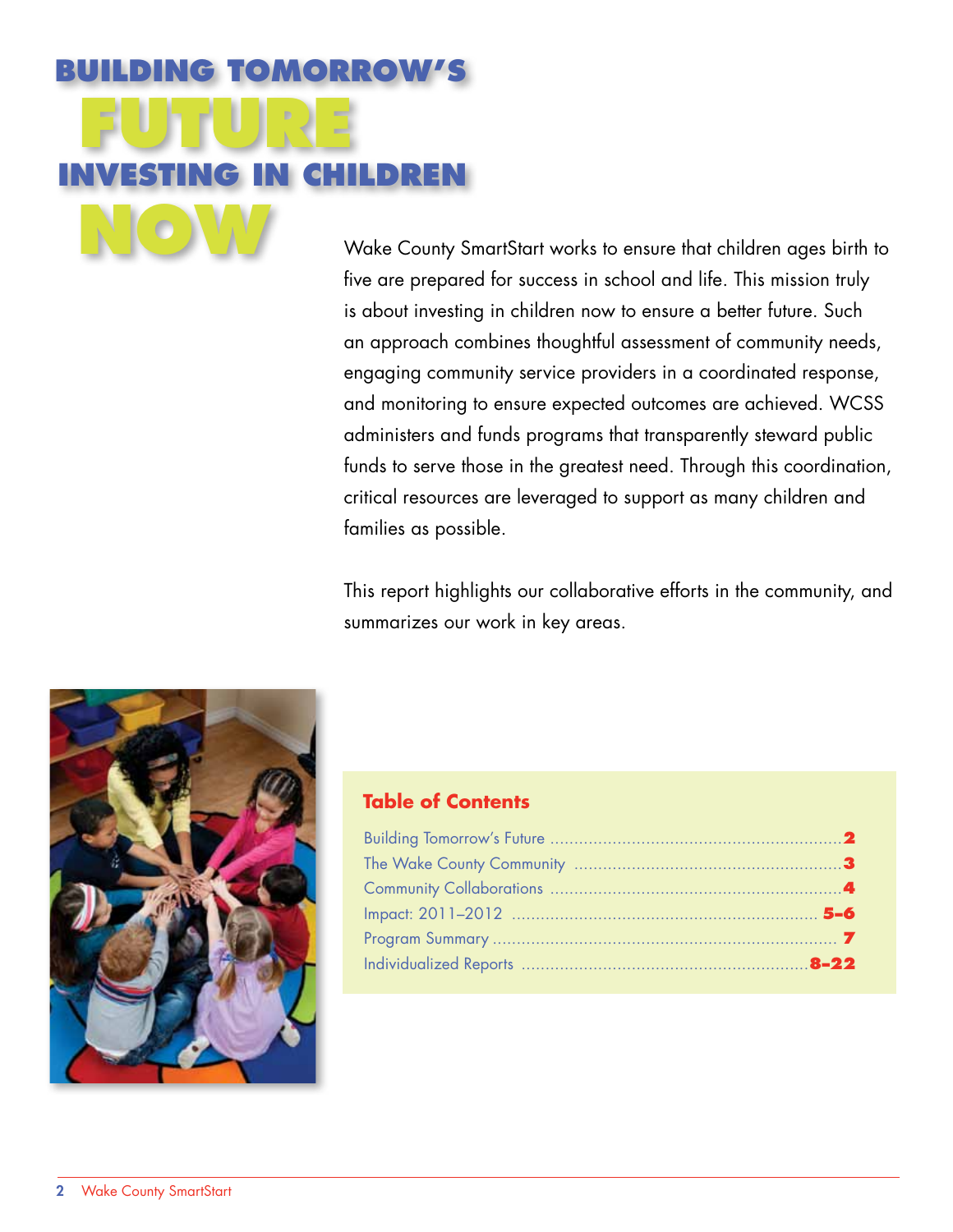## **The Wake County Community**





**4 out of 10 children in Wake County are Medicaid eligible.** 

#### Children

Wake County continues to enjoy strong growth as the second largest county in the state. With 923,677 residents, young children continue to represent a significant segment of the growing population. Approximately 78,254 children, birth to five, reside in Wake County (NC State Demographer). Of those children, approximately 60 percent, younger than six, live in families where the sole parent or both parents are working (Child Care Services Association). With so many families dependent on child care, WCSS provides a critical role in driving quality upward.

While Wake County has a better economic standing than many counties in North Carolina, too many children do without the basic necessities for healthy living. Approximately 40 percent of children birth to five were Medicaid eligible in FY 2011-2012.

Statistics show that the number of children, birth to five, living in poverty in Wake County was 13,502 (American Community Survey). Living in poverty can affect a number of factors including poor nutrition, obesity, cognitive and behavioral development and access to high quality childcare. WCSS is making deliberate efforts to shift factors that impact all children but especially those living in poverty.

## Child Care

More than 19,630 children, birth to five, were enrolled in regulated child care in Wake County as of June, 2012. That's nearly one in four children. For those children in child care, the cost continued to rise. For many hourly earners, employment and child care are interdependent. Some require subsidy support to afford quality care. Quality makes a difference in how prepared children are for kindergarten.

For every five children in regulated care in Wake County, one is receiving a child care subsidy payment. As of June, 2012, there was a seven percent increase in those receiving support; a total of 3,975 children. The wait list at the end of the fiscal year was over 7,220 children. While those served expanded by seven percent; the wait list expanded by 36 percent. The need is large and growing.

Child care is critical to making employment work. It makes it possible for parents to support their families and live independently. Child Care Subsidy, NC Pre-K, Head Start, employer assistance, tax credits and private grants help some families, but many more are in need. Parents are also more productive knowing their children are in safe, quality learning environments.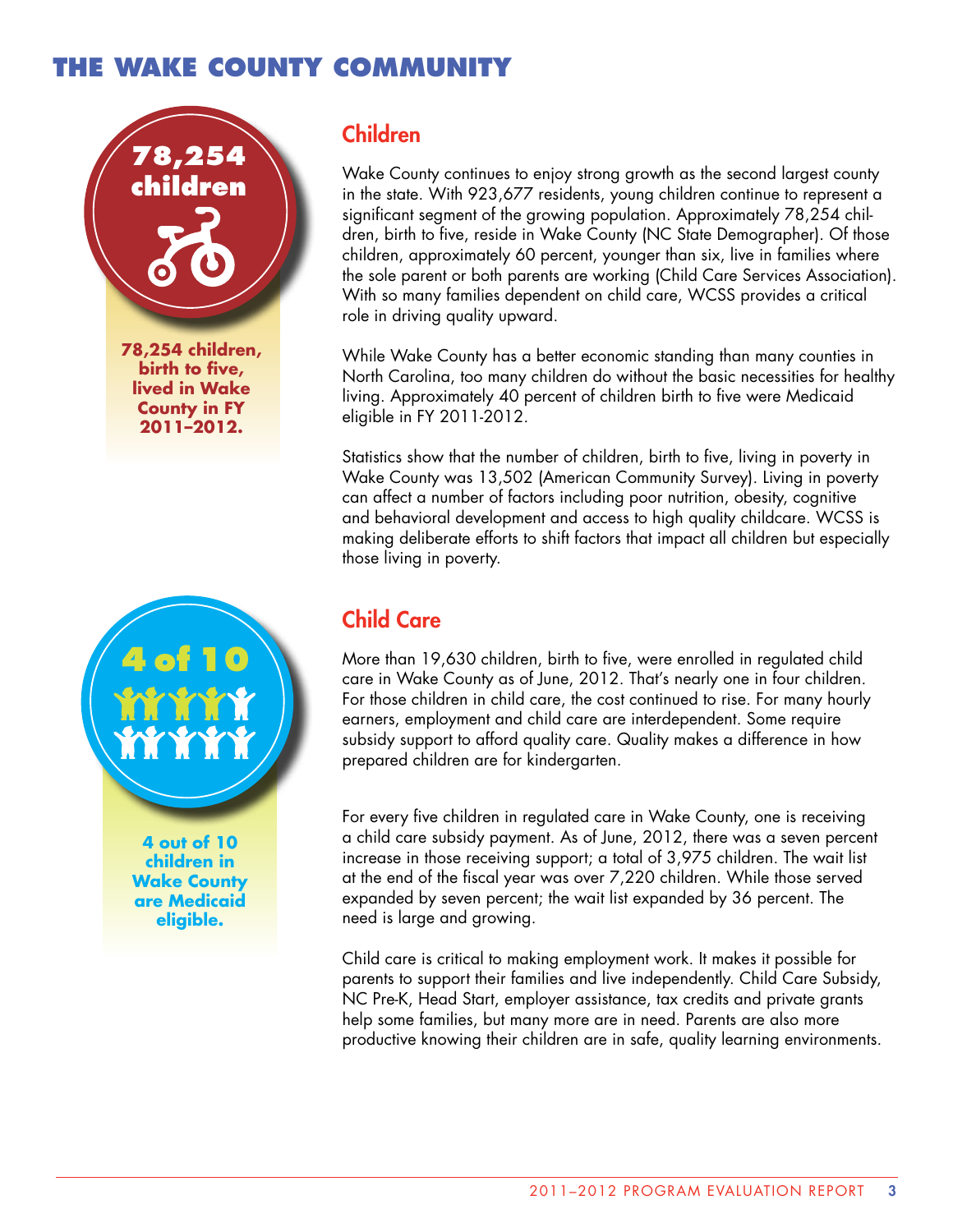

**Nearly 70% of Wake County children in child care, (ages birth to five) were in high quality programs.**

# **60%**

**Of 614 licensed child care facilities in Wake County, nearly 60% received a service funded by Wake County SmartStart.**

## Child Care Facilities

Of the 614 licensed facilities in the county (Child Care Services Association), nearly 60 percent benefited from WCSS services in FY 2011-2012. We provided expertise to those facilities to help increase quality and standards of care. Studies show that a high quality child care program will help children become ready for school which increases their chances to succeed.

Estimates show that the total direct economic impact of early childhood on Wake County's economy was more than \$850 million. Additionally, gross receipts of Wake County's child care industry total more than \$188 million. Of the 614 child care facilities, 334 were centers and 280 were family child care homes. These 614 facilities employed approximately 4,690 people and contributed substantially to the economy as small business owners.

There has been little change in the number of high quality child care facilities (four or five stars) - with more than one of every three facilities rated as high quality. Data shows that the number of very high quality facilities (five stars) has continued to increase. Numbers of five star facilities increased from 2009 to 2012; from 130 to 157. This represents a 34% increase over four years. Research supports that a child's trajectory in life and school can change with high quality early childhood education.

## **Collaborations**

WCSS provides one of the primary hubs of collaboration among partners and providers in Wake County serving young children.

Collaboration ensures resources are used effectively, prevents duplication and expands service capacity. In challenging economic times, collaboration creates more opportunity to solve existing problems and more proactively address emerging issues.

For example, WCSS has worked with others to create a more efficient system for services provided to young children in the home. The need for integrated systems to connect children with services was identified by several community collaborative groups including the Local Interagency Coordinating Council and the Young Child Mental Health Collaborative. After clearly identifying the need, WCSS applied for and received a planning grant from the John Rex Endowment. Funding supports the creation of a system that provides clearer options for parents, and better coordination among the existing service providers.

#### Fundamentals of collaboration remain the same year after year:

- Engagement, trust & relationship building
- Authenticity based on core values
- **Accountability**
- Improved Outcomes & Evaluation

Access to high quality child care, safe and supportive home environments, and being prepared for kindergarten are three areas of focus for WCSS. Programs that help young children and their families have been shown to have a positive rate of return on investment. Through this support capable children become capable adults, the foundation of a prosperous and sustainable society.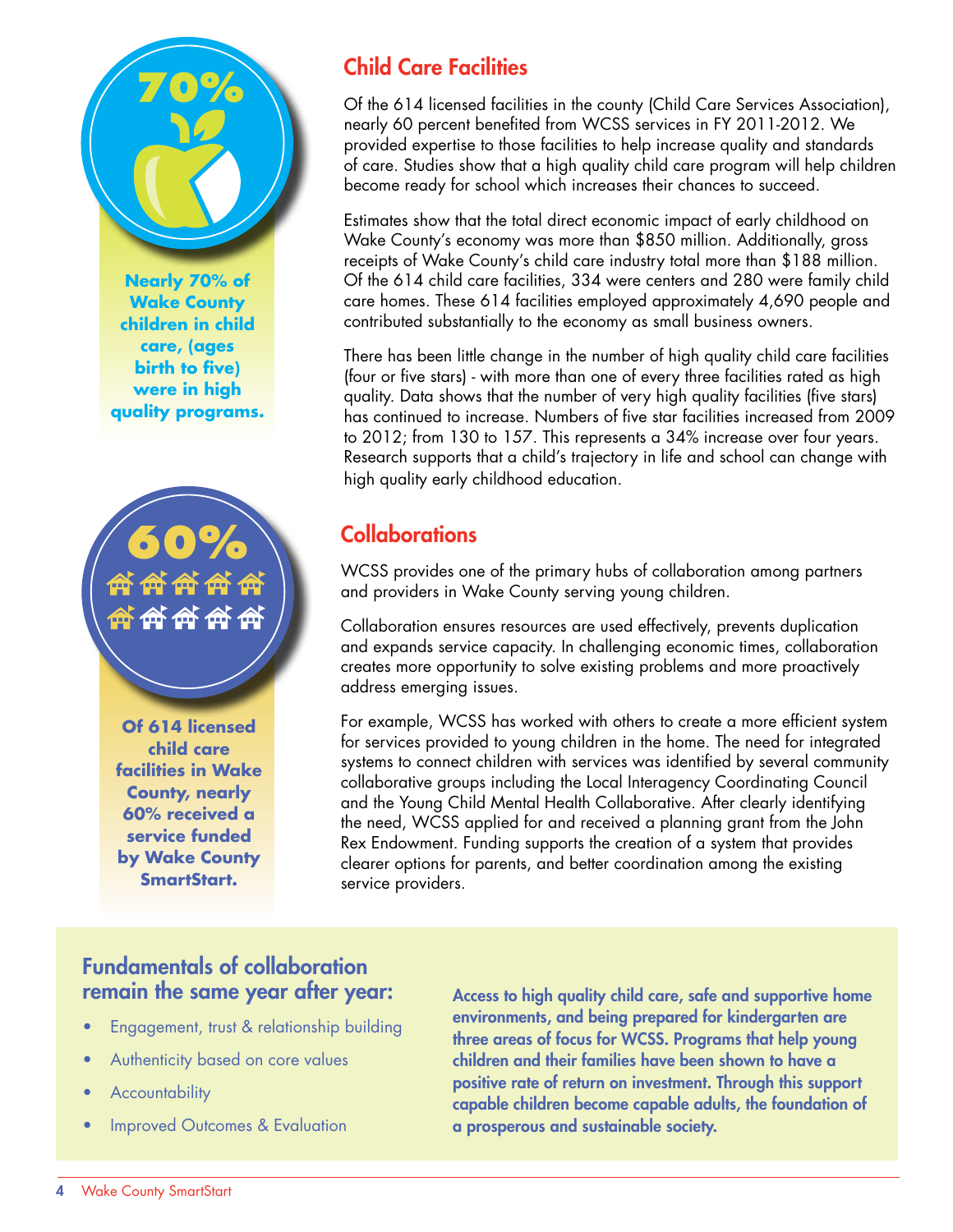## **Program Evaluation Report Impact: 2011-2012**

Research shows that quality early childhood programs and services improve school readiness and raise performance in areas critical to future academic success. WCSS evaluates each program activity to ensure its effectiveness. The program and community impact of these efforts are highlighted below.

## **Goal:**

Quality Child Care is Accessible and Available

## **Program Impact:**

- **665** families received education regarding high quality child care
- **134** child care facilities increased quality through improved practices, knowledge and teacher education

## **Community Impact:**

- **71%** of child care providers obtained five teacher education points, an increase from 67% last year
- **37%** of child care providers obtained seven teacher education points, and increase from 31% last year
- **4.11** represented the average child star rating for facilities in Wake County

## **Goal:**

Children are in High Quality Child Care

### **Program Impact:**

- **1,470** children attend high quality Pre-K programs
- **257** facilities received a child care quality supplement
- 3,865 children impacted by quality supplement

## **Community Impact:**

- **69%** of all children, birth to five, were in high quality care; an increase from 67% last year
- **79%** of children received child care subsidy in high quality care; an increase from 76% last year

# **STATS**

- **16,210** children in child care facilities served by Wake County SmartStart
- **364** of 614 facilities, approximately 59% received a Wake County SmartStart service
- **230** or 72% of facilities served enrolled children receiving child care subsidy (increase over previous year)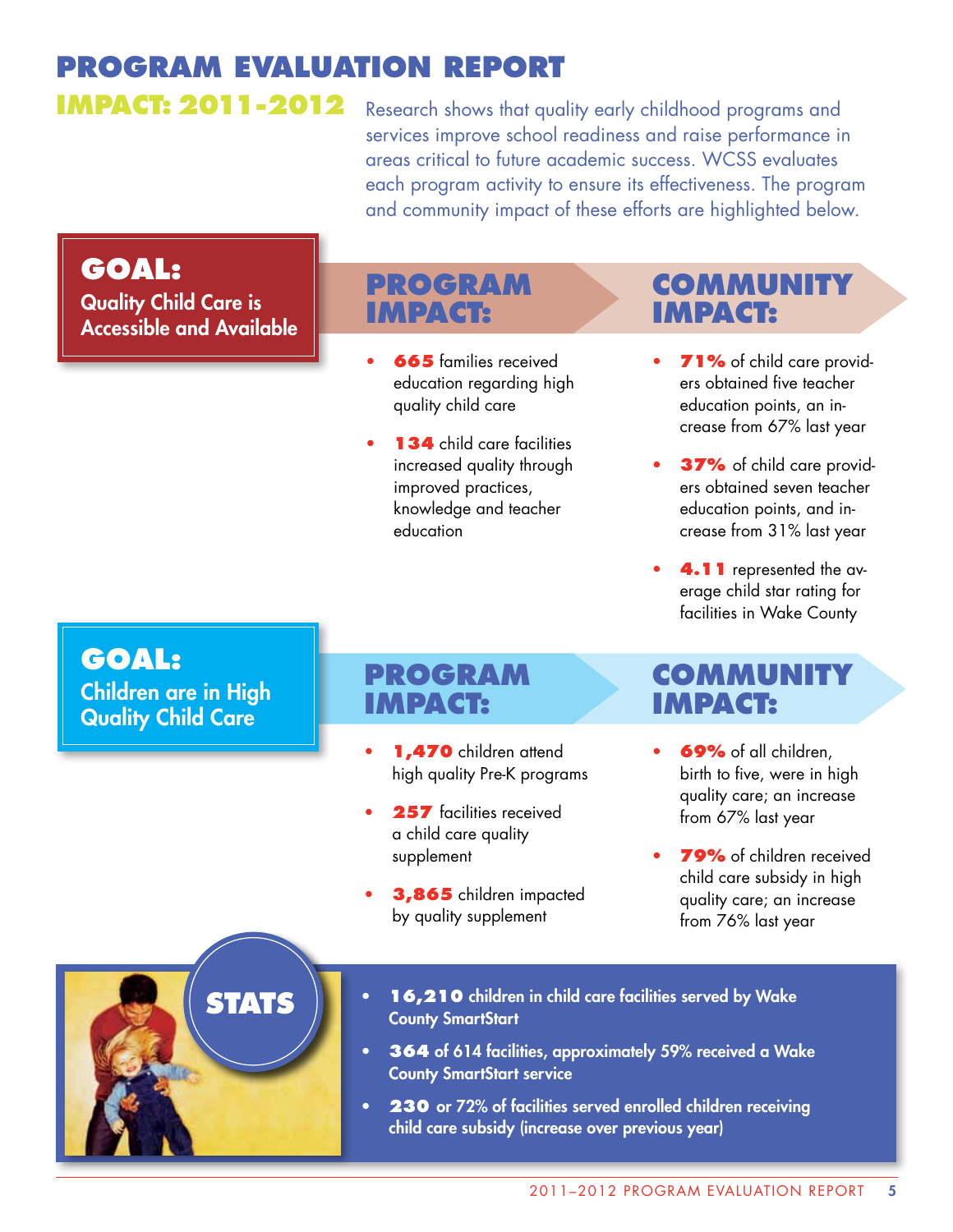## **Goal:** Children are Ready for School

## **Program Impact:**

- **279** children improved School Readiness, Language and Social-Emotional Skills
- **870** families reported that their children were more ready for kindergarten as a result of participation

## **Community Impact:**

- **65.5%** of kindergarten students receiving free or reduced price meals demonstrated developmentally expected levels of oral language communication on the Kindergarten Initial Assessment.
- **76.7%** of kindergarten students receiving free or reduced price meals demonstrated developmentally expected levels of social interaction with adults and peers on the Kindergarten Initial Assessment.

## **Goal:**

Children are in Healthy, Safe, Supportive Environments

## **Program Impact:**

- **488** families/children accessed needed services
- **225** parents or families demonstrated improved parenting skills/attitude, or reported improved reading skills/increased reading frequency

## **Community Impact:**

- **5.8%** of children birth to two received early intervention
- **4.3%** of children three to five received preschool special education services
- **76%** of children enrolled in Medicaid received a well-child exam
- **25.7%** of kindergarten students that received free or reduced price meals had parents report reading to their child every day on the Kindergarten Initial Assessment.

# **STATS**

- **3,855** children received direct services
- **3,637** children directly served (94%) met Greatest Need Criteria (based on families income and child's need they had fewer resources than others)
- **10** were activities funded to address school readiness and supportive environments for children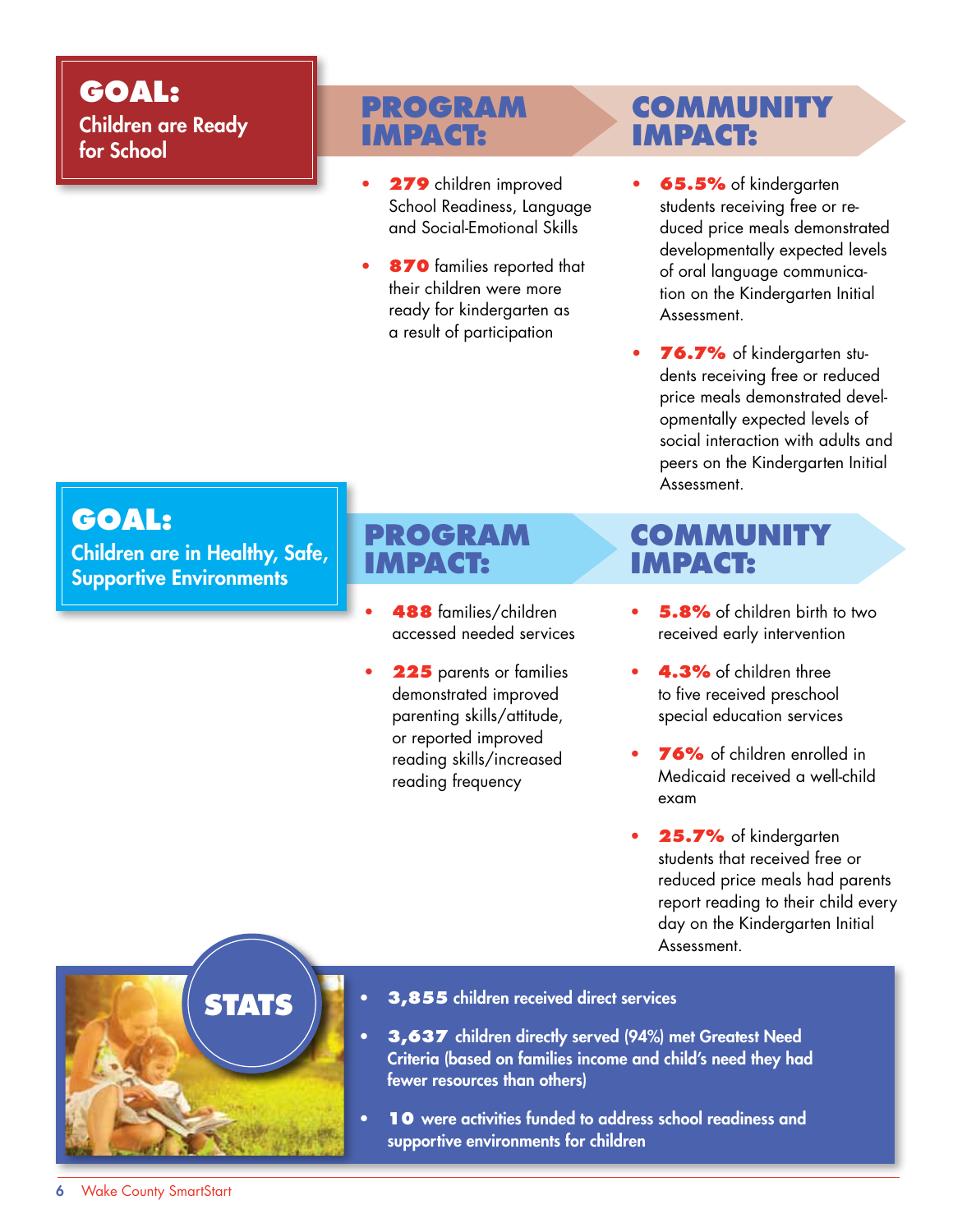## **14 Programs, 10 Agencies July 1, 2011– June 30, 2012**

When community partners are funded by WCSS, they agree to a rigorous monitoring and evaluation of their activities to ensure effectiveness and good stewardship of public dollars. The information is collected from program and fiscal quarterly reports, annual monitoring reports and evaluations by WCSS. Partners receive mentoring on best practices and are provided technical assistance to achieve their accountability requirements. Supporting community partners is also about sustaining and growing the non profits and agencies we work with collaboratively.



### **Partner Agencies:**

Individual reports for each program funded by WCSS highlight how the program supported WCSS overall goals and mission.

#### **Catholic Charities**

• School Readiness Services for Hispanic Children

#### **Child Care Services Association**

• Choosing and Using High Quality Child Care Project

#### **Lucy Daniels Center for Early Childhood**

• SecurePath (Social/Emotional Interventions for Young Children)

#### **Project Enlightenment (Wake County Public School System)**

- Supporting School Readiness
- Parents as Teachers Home Visiting Program

#### **SAFEchild, Inc.**

• Crianza con Carino (The Nurturing Program for Spanish Speaking Families)

#### **The Salvation Army**

• Project CATCH (Community Action Targeting Children who are Homeless)

#### **Telamon – North Carolina Head Start**

• Family Literacy Program

#### **Wake County Human Services**

- Child Care Health Consultant Program
- Child Care Subsidy Service
- Nurse Family Partnership

#### **MOTHEREAD, Inc.**

• Literacy Invites and Nurtures Kids Success (L.I.N.K.S.)

#### **Wake County SmartStart**

- NC Pre-Kindergarten Program
- Program Coordination and Evaluation
- Quality Enhancement Initiative in Child Care Centers and Family Child Care Homes
- Quality Maintenance Initiative in Child Care Centers and Family Child Care Homes

#### **Definitions**

These terms apply to all listed programs on the following pages.

Expected greatest needs number equals total actual number children served multiplied by expected target percent.

Under "What impact was achieved?" the expected number equals the number potentially impacted multiplied by expected target percentage. The potential is the number served who received enough services to expect impact and it may be lower than the total number served.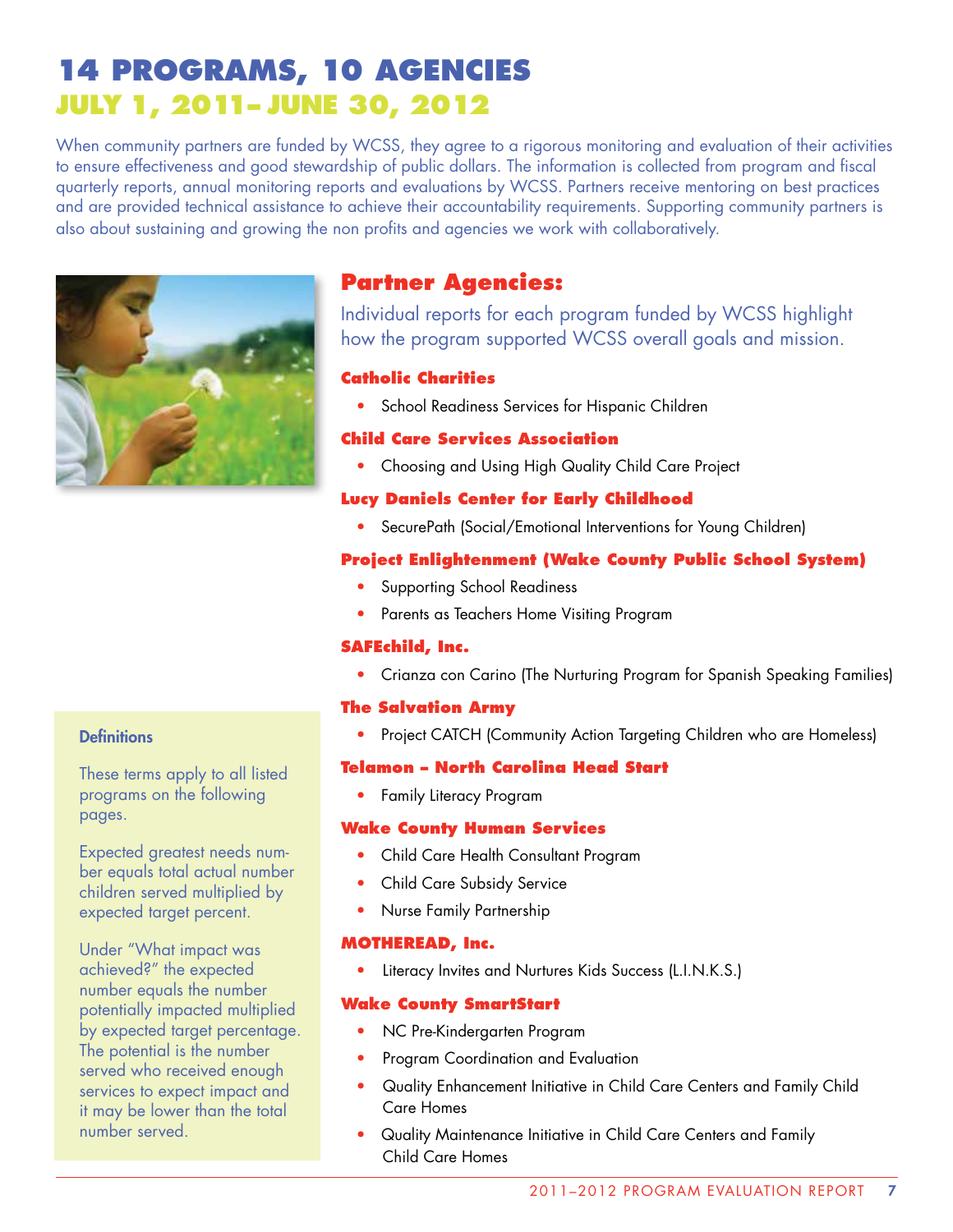| <b>Activity:</b>                                                                                                      | <b>Child Care Financial Assistance for</b>                                                                        | <b>Funding History</b> |             |  |
|-----------------------------------------------------------------------------------------------------------------------|-------------------------------------------------------------------------------------------------------------------|------------------------|-------------|--|
|                                                                                                                       | <b>Families [Subsidy]</b>                                                                                         |                        |             |  |
| Agency:                                                                                                               | <b>Wake County Human Services</b>                                                                                 | FY 2011-12:            | \$6,683,695 |  |
| <b>Years funded:</b>                                                                                                  | 10 (total of 15 years through another agency)                                                                     | FY 2010-11:            | \$8,363,195 |  |
| Description: The Child Care Subsidy Program provides financial assistance for child care to parents earning less than |                                                                                                                   |                        |             |  |
|                                                                                                                       | 75 nercent of the state median income, both TANE eligible and non-eligible families and families who are homeless |                        |             |  |

ercent of the state median income, both TANF eligible and non-eligible families and families who are homeless. Parent educators and case managers provide information in person and by phone about quality child care, star licensing, child development, community resources and referrals prior to subsidy certification / recertification and upon request. Quality supplement payments are provided to child care facilities meeting eligibility criteria as defined in the MOU.

#### **What resources were available?**

| <b>Expected</b>            | <b>Actual</b>                       | Target %             | <b>Actual %</b> |
|----------------------------|-------------------------------------|----------------------|-----------------|
| Expenditures: \$6,683,695* | \$6,683,695                         | >95%                 | 100%            |
| Match: \$668,369           | \$758,573                           | 10% of<br>allocation | 11%             |
| Staff levels: 7.25 FTE     | Fully staffed less than 9<br>months |                      |                 |

**\*Maximum resources available at end of year**

#### **Who was served?**

| <b>Expected</b>                                                                                                      | <b>Actual</b> | Target % | <b>Actual %</b> |
|----------------------------------------------------------------------------------------------------------------------|---------------|----------|-----------------|
| 1850 children receiving child care subsidy in 3, 4 or 5 star facilities<br>(children with and without special needs) | 1983          | 100%     | 107%            |
| 60 children who are homeless will receive child care subsidy                                                         | 48            | 100%     | 80%             |
| 3200 children impacted by quality supplement payments                                                                | 3865          | 100%     | 121%            |
| 240 centers/homes impacted by quality supplement payments                                                            | 257           | 100%     | 107%            |

#### **What services were provided?**

Not Applicable

| <b>Expected</b>                                                                                                                                | <b>Actual of Potential</b> | <b>Target %</b> | <b>Actual %</b> |
|------------------------------------------------------------------------------------------------------------------------------------------------|----------------------------|-----------------|-----------------|
| The average child star rating for all child placements for children<br>receiving subsidy with WCSS funding will maintain or increase from 4.16 | 4.28                       |                 |                 |
| The average star rating of child placements for children with special<br>needs receiving WCSS funding will maintain or increase from 4.38      | 4.54                       |                 |                 |
| 305 families receiving comprehensive parent education will report<br>increased knowledge regarding choosing quality child care                 | 355 of 470                 | 65%             | 76%             |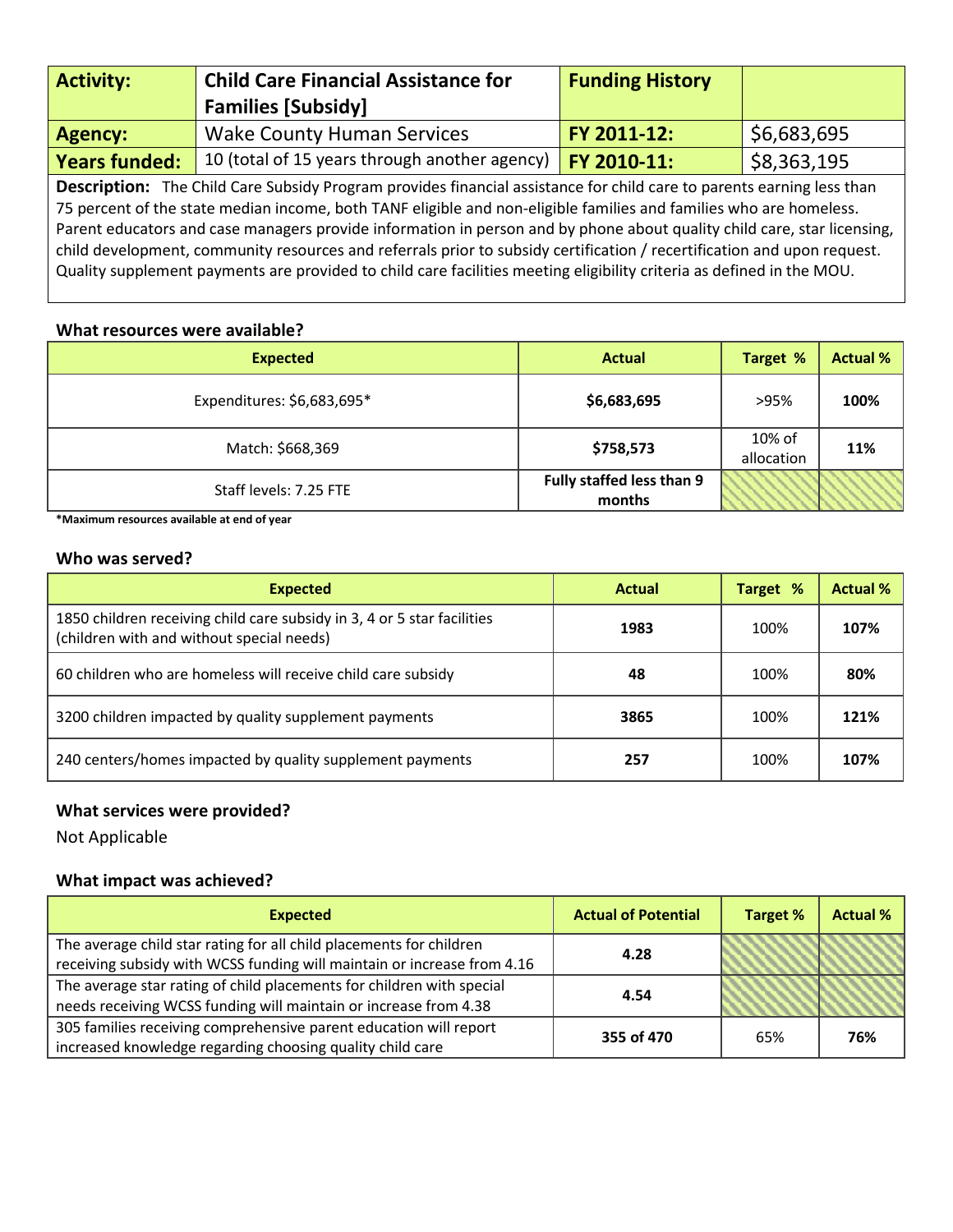| <b>Activity:</b>     | <b>Child Care Health Consultation</b> | <b>Funding History</b> |           |
|----------------------|---------------------------------------|------------------------|-----------|
|                      | Program                               |                        |           |
| Agency:              | <b>Wake County Human Services</b>     | FY 2011-12:            | \$375,102 |
| <b>Years funded:</b> | 13                                    | FY 2010-11:            | \$342,902 |

**Description:** Child Care Health Consultants provide on-site health, safety, and nutrition consultation in child care facilities. Consultants develop and implement health, safety, and nutrition improvement plans and develop health care plans for children with special health needs. One to three star centers and homes with most significant needs that serve children on subsidy are prioritized. Intensive specialized training and technical is provided to facilities interested in improving scores on the personal care routines of the Environmental Rating Scale, nutrition and physical activity (NAP SACC program) and breastfeeding policies and practices.

#### **What resources were available?**

| <b>Expected</b>          | <b>Actual</b>                    | Target %             | <b>Actual %</b> |
|--------------------------|----------------------------------|----------------------|-----------------|
| Expenditures: \$343,576* | \$328,648                        | >95%                 | 96%             |
| Match: \$34,358          | \$38,822                         | 10% of<br>allocation | 11%             |
| Staff levels: 5 FTE      | <b>Fully staffed 9-10 months</b> |                      |                 |

**\*Maximum resources available at end of year**

#### **Who was served?**

| <b>Expected</b>                                                                    | <b>Actual</b> | <b>Target %</b> | <b>Actual %</b> |
|------------------------------------------------------------------------------------|---------------|-----------------|-----------------|
| 170 facilities will receive short term on site consultation or training            | 135           | 100%            | 79%             |
| 45 facilities will receive intensive on site consultation or training              | 44            | 100%            | 98%             |
| 1000 child care providers will participate in scheduled training<br>(unduplicated) | 1190          | 100%            | 119%            |
| 122 facilities receiving on site consultation will meet greatest need<br>criteria  | 139 of 153    | 80%             | 90%             |

#### **What services were provided?**

| <b>Expected</b>                                                                            | <b>Actual</b> | Target % | <b>Actual %</b> |
|--------------------------------------------------------------------------------------------|---------------|----------|-----------------|
| 800 on site consultations or training contacts will be provided to child<br>care providers | 913           | 100%     | 114%            |
| 120 health care plans will be developed for children                                       | 123           | 100%     | 103%            |

| <b>Expected</b>                                                                                                                             | <b>Actual of Potential</b> | Target % | <b>Actual %</b> |
|---------------------------------------------------------------------------------------------------------------------------------------------|----------------------------|----------|-----------------|
| 1540 providers (duplicated) receiving training will report increased<br>knowledge on training topic                                         | 1924 of 2053               | 75%      | 94%             |
| 31 facilities receiving intensive on site consultation visits will improve<br>health or safety practices as measured by pre/post assessment | 32 of 44                   | 70%      | 73%             |
| 121 facilities receiving short term on site consultation will report<br>increased knowledge regarding health and safety practices           | 134 of 135                 | 90%      | 99%             |
| 117 health care plans will be identified as helpful by teacher or director                                                                  | 123 of 123                 | 95%      | 100%            |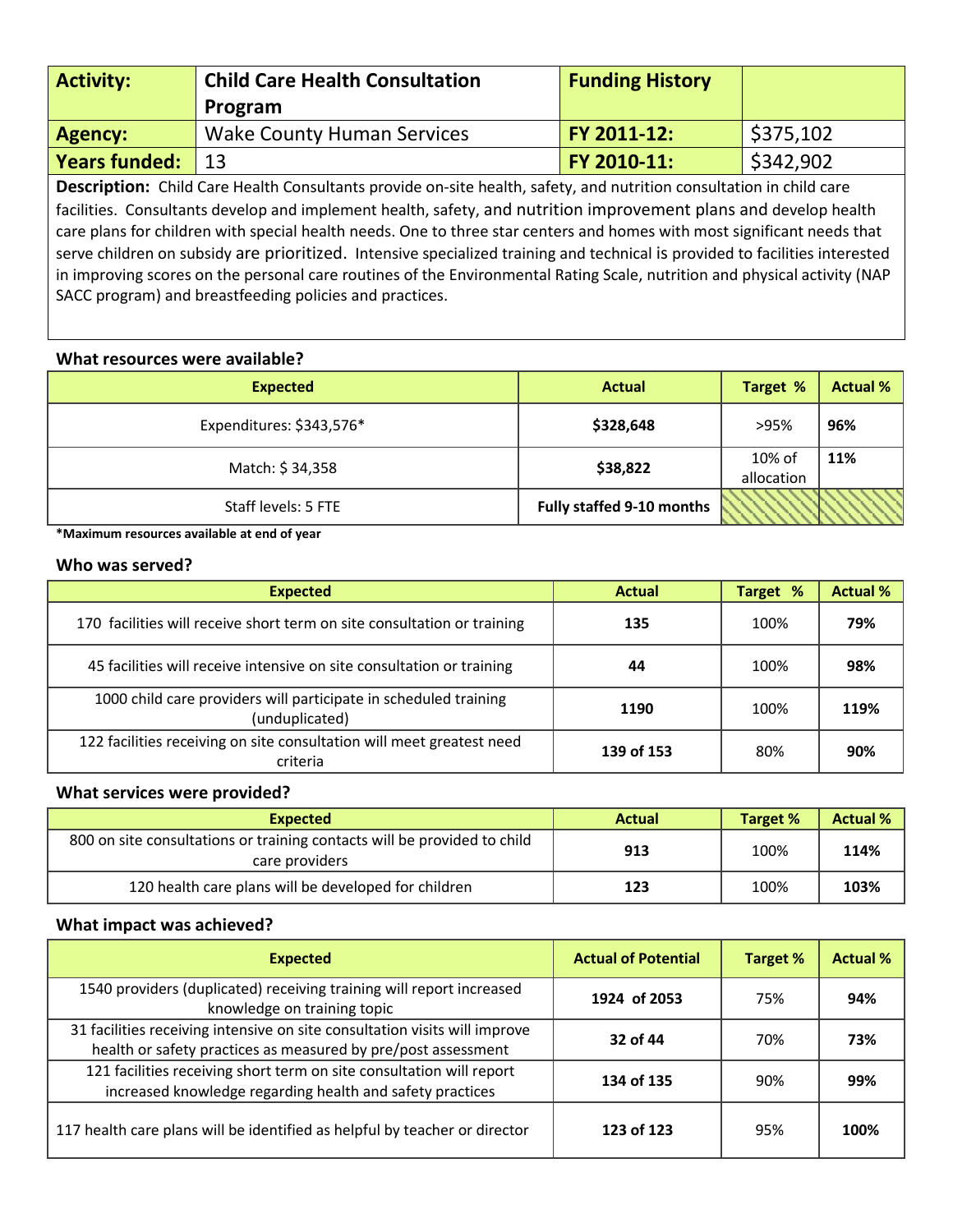| <b>Activity:</b>                                                                                                         | <b>Choosing and Using High Quality Child</b><br><b>Care Project</b> | <b>Funding History</b> |           |  |
|--------------------------------------------------------------------------------------------------------------------------|---------------------------------------------------------------------|------------------------|-----------|--|
| <b>Agency:</b>                                                                                                           | <b>Child Care Services Association</b>                              | FY 2010-11:            | \$103,481 |  |
| <b>Years funded:</b>                                                                                                     |                                                                     | FY 2009-10:            | \$103,481 |  |
| <b>Description:</b> The Changing and Union Uigh Ouglin: Child Care Draiget provides abild care referred comises to Walco |                                                                     |                        |           |  |

**Description:** The Choosing and Using High Quality Child Care Project provides child care referral services to Wake County families seeking child care for children birth through five. The intensity of services offered to each family varies based on the amount of assistance needed.

#### **What resources were available?**

| <b>Expected</b>          | <b>Actual</b>                              | Target %             | <b>Actual %</b> |
|--------------------------|--------------------------------------------|----------------------|-----------------|
| Expenditures: \$103,481* | \$103,481*                                 | >95%                 | 100%            |
| Match: \$10,348          | \$11,346                                   | 10% of<br>allocation | 11%             |
| Staff levels: 1.4 FTE    | <b>Fully staffed less than 9</b><br>months |                      |                 |

**\*Maximum resources available at end of year**

#### **Who was served?**

| <b>Expected</b>                                                                                    | <b>Actual</b> | Target % | <b>Actual %</b> |
|----------------------------------------------------------------------------------------------------|---------------|----------|-----------------|
| 1420 high needs children will be impacted by specialized, intensive<br>services (WCSS funded only) | 1065          | 100%     | 75%             |
| 852 children will meet greatest need criteria                                                      | 1040 of 1065  | 80%      | 98%             |

#### **What services were provided?**

| <b>Expected</b>                                                                             | Actual | Target % | <b>Actual %</b> |
|---------------------------------------------------------------------------------------------|--------|----------|-----------------|
| 10 workshops will be held                                                                   |        | 100%     | 90%             |
| 40 participants will attend workshops                                                       | 62     | 100%     | 155%            |
| 275 families who receive Specialized/Intensive Services at level 2<br>intensity or higher   | 291    | 100%     | 106%            |
| 350 children impacted by Specialized/Intensive Services** at level 2<br>intensity or higher | 395    | 100%     | 113%            |

| <b>Expected</b>                                                                                                                                                  | <b>Actual of Potential</b> | Target % | <b>Actual %</b> |
|------------------------------------------------------------------------------------------------------------------------------------------------------------------|----------------------------|----------|-----------------|
| 145 families who access high needs services will report increased<br>knowledge/understanding of child care regulation and quality                                | 153 of 181                 | 80%      | 85%             |
| 208 families who access high needs services will report using three or more quality<br>indicators in their search for child care as a result of program services | 231 of 231                 | 90%      | 100%            |
| 66 high-needs families who have found care as a result of CCSA services will have<br>placed their child in a 4 or 5 star facility                                | 75 of 101                  | 65%      | 74%             |
| 161 families, receiving Level 2+ intensive services, not currently in regulated care will<br>have placed their child in a 4 or 5 star facility                   | 33 of 214                  | 75%      | 15%             |
| 30 workshop participants will report increased knowledge regarding choosing and<br>using quality care                                                            | 40 of 40                   | 75%      | 100%            |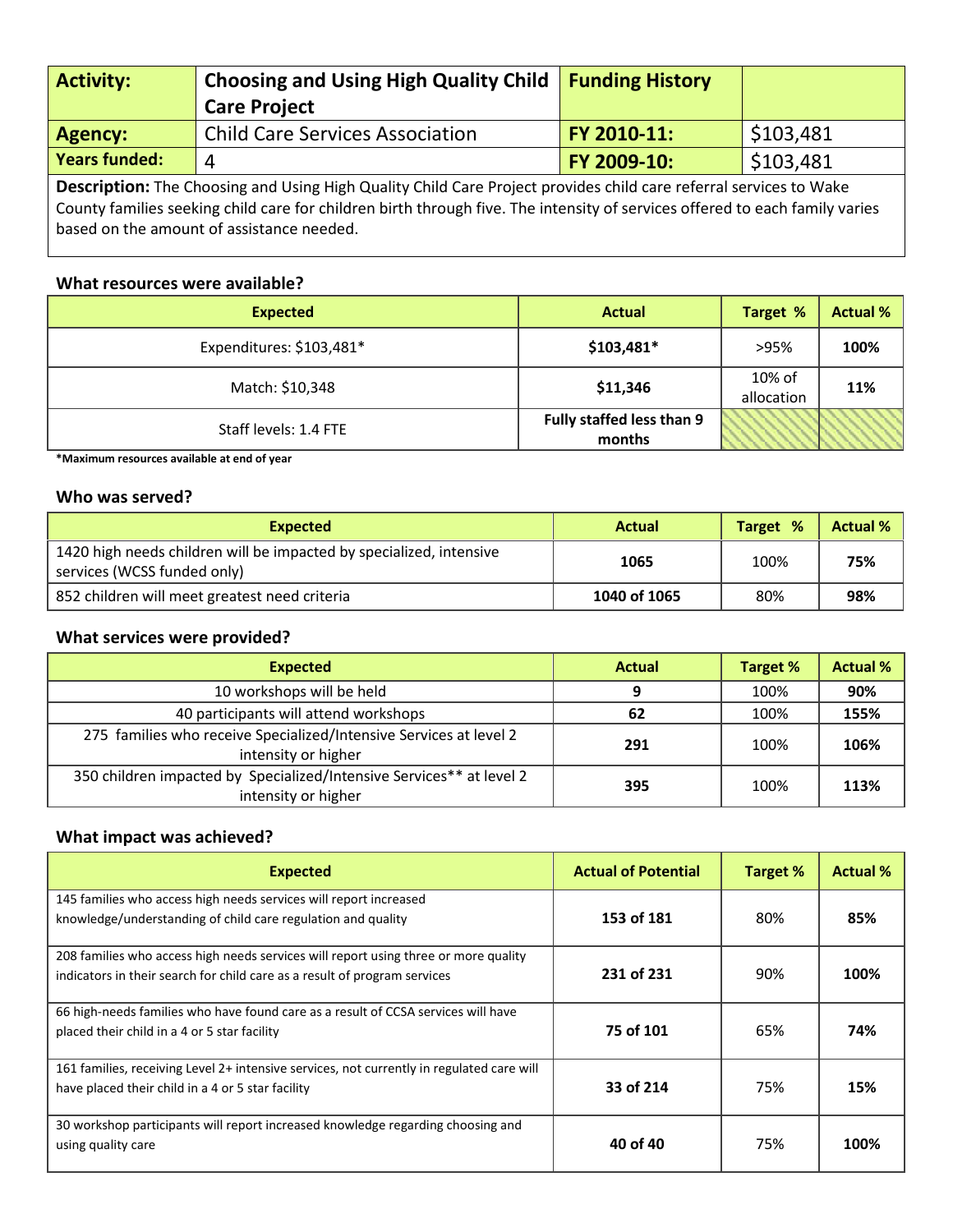| <b>Activity:</b>                                                                                                                 | L.I.N.K.S. (Literacy Invites and<br><b>Nurtures Kids Success)</b> | <b>Funding History</b> |           |
|----------------------------------------------------------------------------------------------------------------------------------|-------------------------------------------------------------------|------------------------|-----------|
| <b>Agency:</b>                                                                                                                   | Motheread Inc.                                                    | FY 2011-12:            | \$122,632 |
| <b>Years funded:</b>                                                                                                             | $\overline{4}$                                                    | FY 2010-11:            | \$123,010 |
| Description: In the L.I.N.K.S. initiative, child care teachers learn literacy skills and effective teaching strategies to use in |                                                                   |                        |           |

their classrooms as well as how to involve parents in literacy activities at home. Improving classroom literacy practice enhances child care quality and develops children's emergent literacy skills.

#### **What resources were available?**

| <b>Expected</b>          | <b>Actual</b>              | Target %             | <b>Actual %</b> |
|--------------------------|----------------------------|----------------------|-----------------|
| Expenditures: \$122,632* | \$122,632                  | >95%                 | 100%            |
| Match: \$12,263          | \$12,117                   | 10% of<br>allocation | 9.8%            |
| Staff levels: 1.75 FTE   | Fully staffed 11-12 months |                      |                 |

**\*Maximum resources available at end of year**

#### **Who was served?**

| <b>Expected</b>                                                                         | <b>Actual</b> | %<br><b>Target</b> | <b>Actual %</b> |
|-----------------------------------------------------------------------------------------|---------------|--------------------|-----------------|
| 100 early childhood educators will participate in the L.I.N.K.S. initiative             | 108           | 100%               | 108%            |
| 7 facilities participating in the LINKS initiative will meet greatest needs<br>criteria | 7 of 7        | 95%                | 100%            |

#### **What services were provided?**

| <b>Expected</b>                                  | <b>Actual</b> | Target % | <b>Actual %</b> |
|--------------------------------------------------|---------------|----------|-----------------|
| 13 Story Exploring Trainings will be conducted   | 18            | 100%     | 138%            |
| 700 classroom mentoring visits will be conducted | 749           | 100%     | 107%            |

| <b>Expected</b>                                                                                                                                                                 | <b>Actual of Potential</b> | <b>Target %</b> | <b>Actual %</b> |
|---------------------------------------------------------------------------------------------------------------------------------------------------------------------------------|----------------------------|-----------------|-----------------|
| 90 early childhood educators completing services in the L.I.N.K.S.<br>initiative will show an improvement in their read-aloud strategies and<br>literacy development activities | 100 of 100                 | 90%             | 100%            |
| 90 early childhood educators completing services in the L.I.N.K.S.<br>initiative will show an improvement in the classroom emergent literacy<br>environment                     | 91 of 100                  | 90%             | 91%             |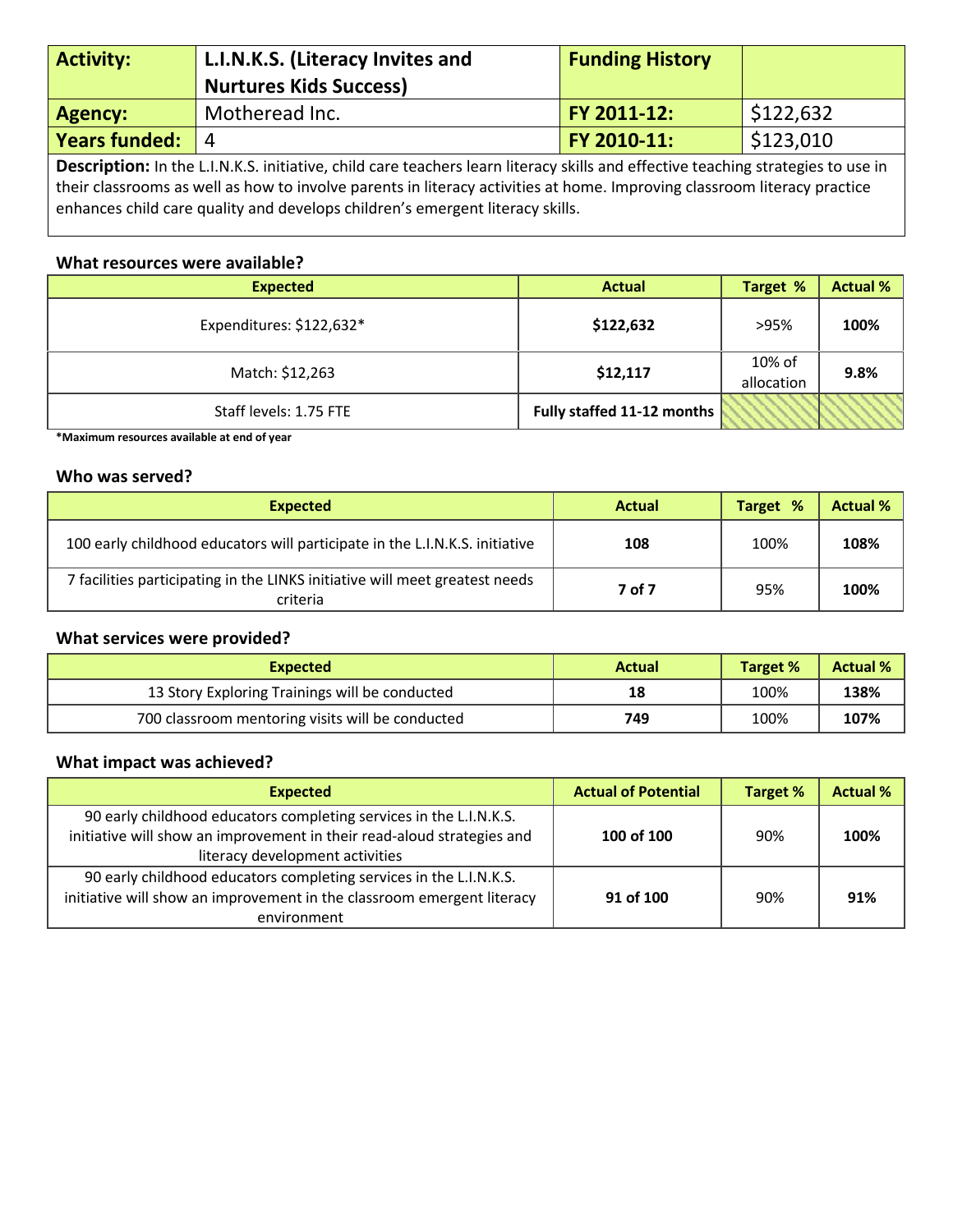| <b>Activity:</b>     | <b>North Carolina Pre-Kindergarten</b><br><b>Program (formerly More at Four)</b> | <b>Funding History</b> |             |
|----------------------|----------------------------------------------------------------------------------|------------------------|-------------|
| Agency:              | <b>Wake County SmartStart</b>                                                    | FY 2011-12:            | \$2,839,974 |
| <b>Years funded:</b> | 11                                                                               | FY 2010-11:            | \$2,602,128 |
|                      |                                                                                  |                        |             |

**Description:** The North Carolina Pre-Kindergarten Program is an early learning opportunity for eligible four- and fiveyear-olds. This program will provide a comprehensive approach to preparing children for school success by addressing children's cognitive, social, emotional, language and physical needs in structured, quality classroom environments.

#### **What resources were available?**

| <b>Expected</b>            | <b>Actual</b>              | Target %             | <b>Actual %</b> |
|----------------------------|----------------------------|----------------------|-----------------|
| Expenditures: \$3,030,985* | \$3,027,408                | >95%                 | 99.9%           |
| Match: \$303,099           | \$637,974                  | 10% of<br>allocation | 21%             |
| Staff levels: 4.4 FTE      | Fully staffed 11-12 months |                      |                 |

**\*Maximum resources available at end of year**

#### **Who was served?**

| Expected                                                        | Actual       | Target % | <b>Actual %</b> |
|-----------------------------------------------------------------|--------------|----------|-----------------|
| 1228 children will meet greatest needs criteria                 | 1275 of 1293 | 95%      | 99%             |
| 30 lead teachers will receive any level of technical assistance | 56           | 100%     | 187%            |

#### **What services were provided?**

| <b>Expected</b>                                                                          | <b>Actual</b> | Target % | <b>Actual %</b> |
|------------------------------------------------------------------------------------------|---------------|----------|-----------------|
| 140 technical assistance visits will be provided                                         | 166           | 100%     | 119%            |
| 4 outreach events will be implemented                                                    | 15            | 100%     | 375%            |
| 1500 children will receive developmental screening prior to eligibility<br>determination | 1616          | 100%     | 108%            |

| <b>Expected</b>                                                                                                                                                                                       | <b>Actual of Potential</b> | Target % | <b>Actual %</b> |
|-------------------------------------------------------------------------------------------------------------------------------------------------------------------------------------------------------|----------------------------|----------|-----------------|
| 13 teachers receiving assessment (using NC Teacher Evaluation Process) will develop<br>plans to improve teaching practices                                                                            | 14 of 14                   | 90%      | 100%            |
| 7 teachers developing plans to improve teaching practices will show 1 or more goals<br>completed                                                                                                      | 14 of 14                   | 50%      | 100%            |
| 1245 children in families with low income identified and served through the Pre-K<br>Application Center who are placed will attend a 4 or 5 star program or Wake County<br>Public Schools Title Lsite | 1307 of 1310               | 95%      | 100%            |
| 7 NC Pre-K lead teachers without Birth to Kindergarten teaching certification will<br>complete 6 semester hours toward B-K certification or Preschool Add-on                                          | 8 of 14                    | 50%      | 57%             |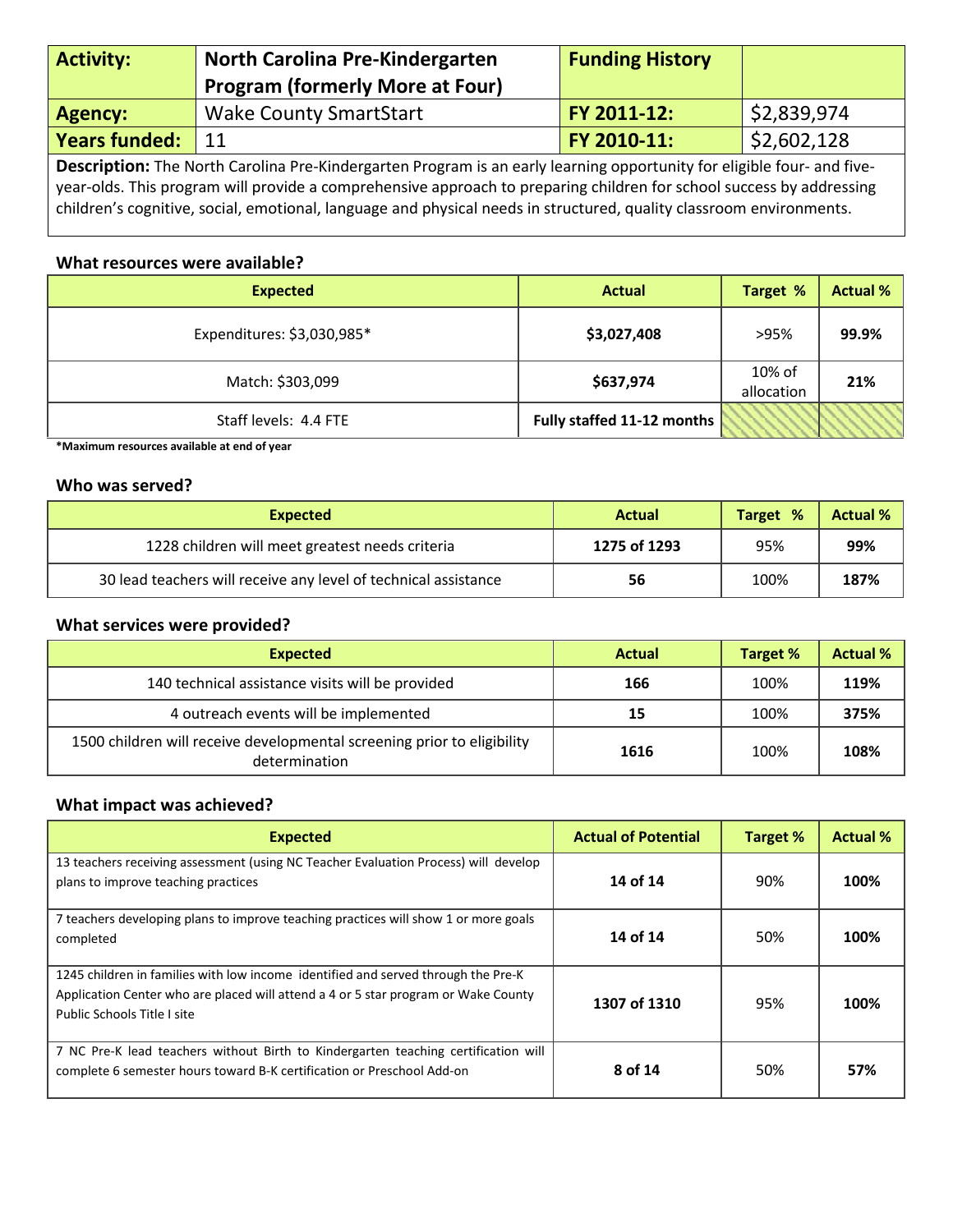| <b>Activity:</b>                                                                                                                                                                                                                               | <b>Nurse Family Partnership</b>   | <b>Funding History</b> |          |  |
|------------------------------------------------------------------------------------------------------------------------------------------------------------------------------------------------------------------------------------------------|-----------------------------------|------------------------|----------|--|
| <b>Agency:</b>                                                                                                                                                                                                                                 | <b>Wake County Human Services</b> | FY 2010-11:            | \$75,000 |  |
| <b>Years funded:</b>                                                                                                                                                                                                                           | 4                                 | FY 2010-11:            | \$75,000 |  |
| <b>Description:</b> NFP is an evidence-based community health care program that empowers low-income, first time mothers<br>to become confident parents and strong women by partnering them with nurse home visitors. This trusted relationship |                                   |                        |          |  |

to become confident parents and strong women by partnering them with nurse home visitors. This trusted relationship instills a level of confidence in the first-time moms that will help them guide them and their children to successful futures.

#### **What resources were available?**

| <b>Expected</b>                              | <b>Actual</b>                       | Target %             | <b>Actual %</b> |
|----------------------------------------------|-------------------------------------|----------------------|-----------------|
| Expenditures: \$75,000*                      | \$75,000                            | >95%                 | 100%            |
| Match: \$7,500                               | \$29,308                            | 10% of<br>allocation | 39%             |
| Staff levels: FTE 5 (WCSS funding for 1 FTE) | Fully staffed less than 9<br>months |                      |                 |

**\*Maximum resources available at end of year; WCSS does not fund the entire NFP program but information below is for the entire program.**

#### **Who was served?**

| <b>Expected</b>             | <b>Actual</b> | Target % | <b>Actual %</b> |
|-----------------------------|---------------|----------|-----------------|
| 100 families will be served | 122           | 100%     | 122%            |
| 90 children will be served  | 95            | 100%     | 106%            |

#### **What services were provided?**

| <b>Expected</b>                    | <b>Actual</b> | <b>Target %</b> | <b>Actual %</b> |
|------------------------------------|---------------|-----------------|-----------------|
| 1500 home visits will be completed | 1217          | 100%            | 81%             |

| <b>Expected</b>                                                                                              | <b>Actual of Potential</b> | Target % | <b>Actual %</b> |
|--------------------------------------------------------------------------------------------------------------|----------------------------|----------|-----------------|
| 125 babies born since program inception will have a healthy birth weight                                     | 121 of 140                 | 89%      | 86%             |
| 105 women who have given birth since program inception will initiate<br>breastfeeding                        | 107 of 140                 | 75%      | 76%             |
| 23 women who complete 18 month post partum period will not have a<br>subsequent pregnancy within that period | 23 of 31                   | 75%      | 74%             |
| 53 women with potential to complete the NFP program will complete the<br>program                             | 25 of 88                   | 60%      | 28%             |

| <b>Model Fidelity Expectations</b>                              | <b>Target %</b> | <b>Actual %</b> |
|-----------------------------------------------------------------|-----------------|-----------------|
| 70% of expected visits will be completed during pregnancy phase | 70%             | 70%             |
| 65% of expected visits will be completed during infancy phase   | 65%             | 57%             |
| 60% of expected visits will be completed during toddler phase   | 60%             | 63%             |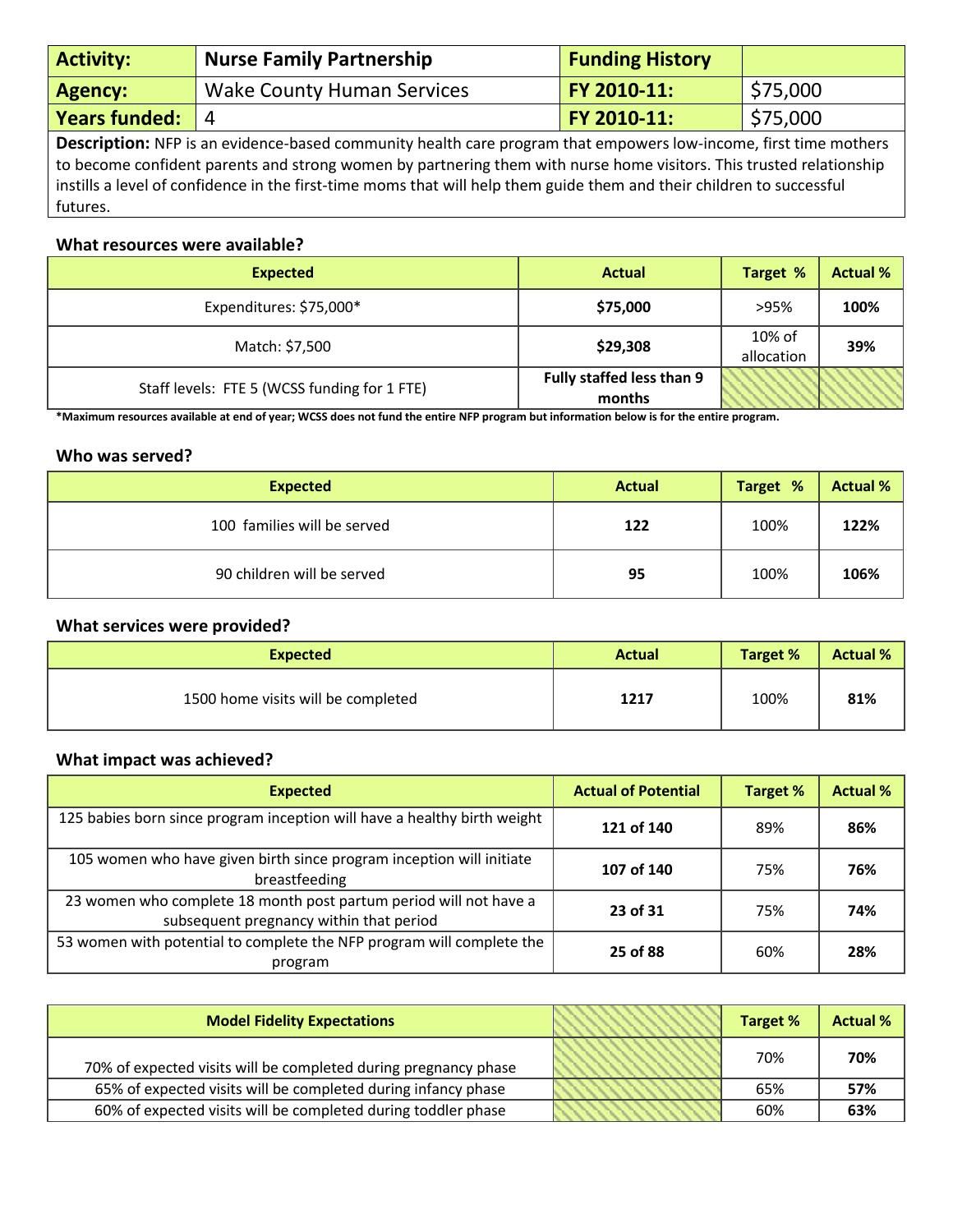| <b>Activity:</b>                                                                                                      | The Nurturing Program for Spanish<br><b>Speaking Families (Crianza Con</b><br>Cariño) | <b>Funding History</b> |          |  |
|-----------------------------------------------------------------------------------------------------------------------|---------------------------------------------------------------------------------------|------------------------|----------|--|
| <b>Agency:</b>                                                                                                        | <b>SAFEchild</b>                                                                      | FY 2011-12:            | \$78,384 |  |
| <b>Years funded:</b>                                                                                                  | 13                                                                                    | FY 2010-11:            | \$73,960 |  |
| Description: The Nurturing Program serves Spanish speaking families in Wake County with children birth to five-years- |                                                                                       |                        |          |  |

old and who need secondary prevention of child abuse and neglect. This 15 week family education program blends childrearing information with social supports to strengthen Spanish-speaking families. Culturally sensitive, bilingual volunteers facilitate parent and children's groups using a nationally recognized curriculum. Parents and their children attend together but meet in separate groups.

#### **What resources were available?**

| <b>Expected</b>         | <b>Actual</b>              | Target %             | <b>Actual %</b> |
|-------------------------|----------------------------|----------------------|-----------------|
| Expenditures: \$78,384* | \$75,895                   | >95%                 | 98.6%           |
| Match: \$7,838          | \$18,698                   | 10% of<br>allocation | 24%             |
| Staff levels: 1.66 FTE  | Fully staffed 11-12 months |                      |                 |

**\*Maximum resources available at end of year**

#### **Who was served?**

| <b>Expected</b>                               | <b>Actual</b> | Target % | <b>Actual %</b> |
|-----------------------------------------------|---------------|----------|-----------------|
| 40 children will participate in groups        | 49            | 100%     | 123%            |
| 39 children will meet greatest needs criteria | 48            | 80%      | 98%             |
| 36 adults will participate in groups          | 44            | 100%     | 122%            |

#### **What services were provided?**

| <b>Expected</b>                                       | Actual | <b>Target %</b> | <b>Actual %</b> |
|-------------------------------------------------------|--------|-----------------|-----------------|
| 3 groups (each group is 15 sessions) will be provided |        | 100%            | 100%            |

| <b>Expected</b>                                                                                                                                                                                            | <b>Actual of Potential</b> | <b>Target %</b> | <b>Actual %</b> |
|------------------------------------------------------------------------------------------------------------------------------------------------------------------------------------------------------------|----------------------------|-----------------|-----------------|
| 35 family caregivers completing at least 11 of 15 sessions will experience<br>an increase in nurturing parenting attitudes as measured by changes in<br>pre post test Adult Adolescent Parenting Inventory | 34 of 35                   | 80%             | 97%             |
| 19 family caregivers completing at least 11 of 15 sessions will experience<br>an increase in Empathy as measured by changes in pre post test Adult<br><b>Adolescent Parenting Inventory</b>                | 31 of 35                   | 55%             | 89%             |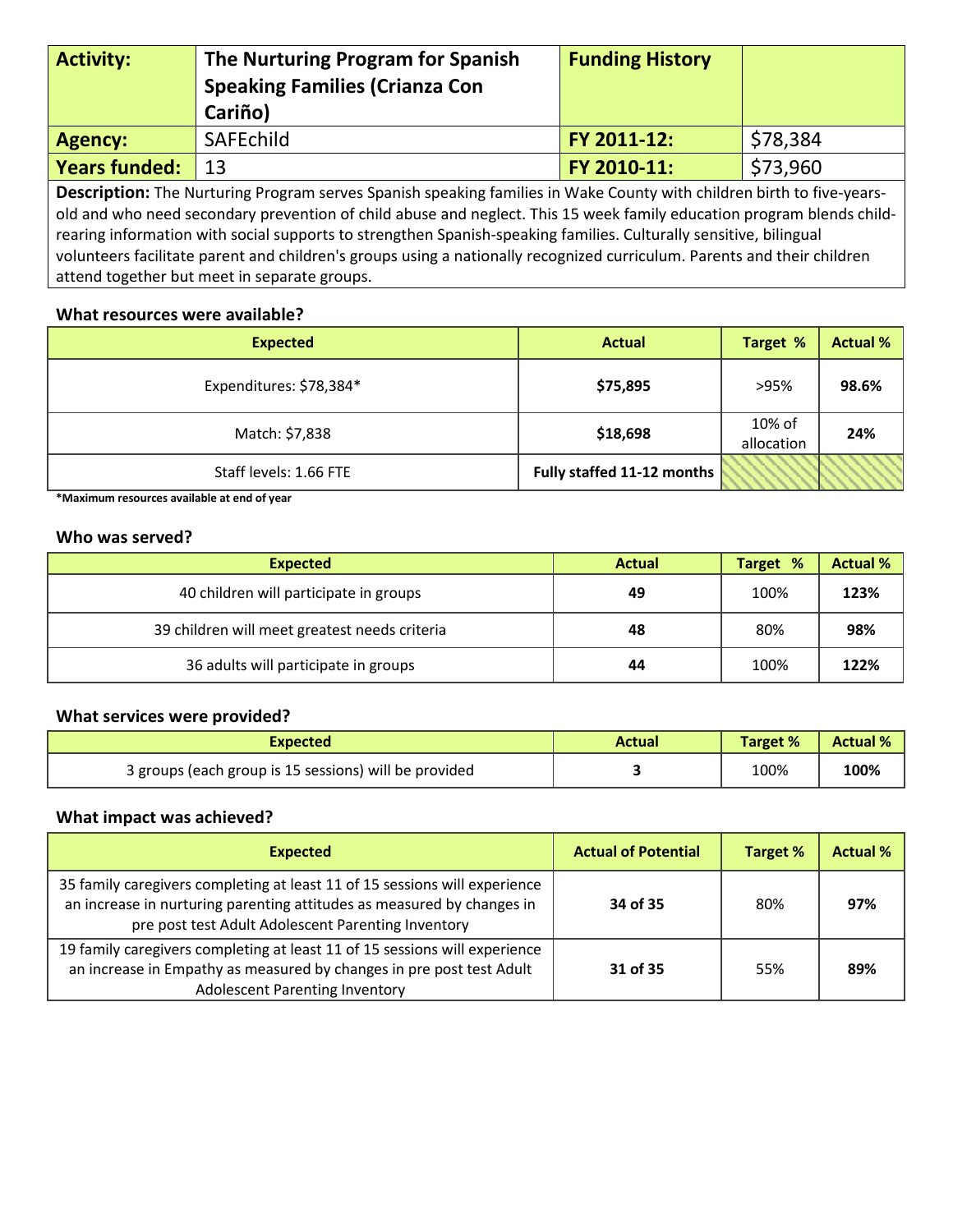| <b>Activity:</b>                                                                                                                                                                                                                      | <b>Parents as Teachers Home Visiting</b>               | <b>Funding History</b> |           |  |
|---------------------------------------------------------------------------------------------------------------------------------------------------------------------------------------------------------------------------------------|--------------------------------------------------------|------------------------|-----------|--|
|                                                                                                                                                                                                                                       | Program                                                |                        |           |  |
| <b>Agency:</b>                                                                                                                                                                                                                        | Project Enlightenment - Wake County                    | FY 2010-11:            | \$408,306 |  |
|                                                                                                                                                                                                                                       | <b>Public Schools</b>                                  |                        |           |  |
| <b>Years funded:</b>                                                                                                                                                                                                                  | 16                                                     | FY 2010-11:            | \$410,918 |  |
| <b>Description:</b> Parents as Teachers (PAT) is an international early childhood parent education and family support                                                                                                                 |                                                        |                        |           |  |
| program serving families throughout pregnancy until their child enters kindergarten, usually age five. The program is<br>designed to enhance child development and school achievement through parent education. Interactions include: |                                                        |                        |           |  |
| personal visits, group meetings, annual developmental screenings and functional assessments and referrals to                                                                                                                          |                                                        |                        |           |  |
|                                                                                                                                                                                                                                       | community resources to families on an as needed basis. |                        |           |  |

| <b>Expected</b>          | <b>Actual</b>              | Target %             | <b>Actual %</b> |
|--------------------------|----------------------------|----------------------|-----------------|
| Expenditures: \$397,829* | \$363,684                  | >95%                 | 99.0%           |
| Match: \$39,783          | \$60,442                   | 10% of<br>allocation | 15%             |
| Staff levels: 6.27 FTE   | Fully staffed 11-12 months |                      |                 |

**\*Maximum resources available at end of year**

#### **Who was served?**

| <b>Expected</b>                               | <b>Actual</b> | Target % | <b>Actual %</b> |
|-----------------------------------------------|---------------|----------|-----------------|
| 350 children in families will enroll in PAT   | 308           | 100%     | 88%             |
| 262 children will meet greatest need criteria | 274 of 308    | 85%      | 89%             |
| 250 families will enroll in PAT               | 234           | 100%     | 94%             |

#### **What services were provided?**

| <b>Expected</b>                                                                                  | <b>Actual</b> | Target % | <b>Actual %</b> |
|--------------------------------------------------------------------------------------------------|---------------|----------|-----------------|
| 2500 home visits will be completed with families                                                 | 2477          | 100%     | 99%             |
| 12 group meetings will be conducted                                                              | 12            | 100%     | 100%            |
| 210 children will receive developmental screening (ASQ) and health<br>assessments from PAT staff | 238           | 100%     | 113%            |
| 13 children will have IFSP or IEP developed as a result of PAT staff referral<br>or support      | 13            | 100%     | 100%            |

| <b>Expected</b>                                                                                                                                                 | <b>Actual of Potential</b> | Target % | <b>Actual %</b> |
|-----------------------------------------------------------------------------------------------------------------------------------------------------------------|----------------------------|----------|-----------------|
| 25 families receiving at least 5 months of service will exhibit positive growth in<br>parenting quality as measured by the Keys to Interactive Parenting Scales | 19 of 31                   | 80%      | 61%             |
| 46 NEW families completing 10 personal visits will experience an increase in<br>knowledge about child development                                               | 52 of 58                   | 80%      | 90%             |
| 46 NEW families completing 10 personal visits will experience an increase in positive<br>parenting practices                                                    | 43 of 58                   | 80%      | 74%             |
| 187 families served will access resources as a result of staff support                                                                                          | 217 of 234                 | 80%      | 93%             |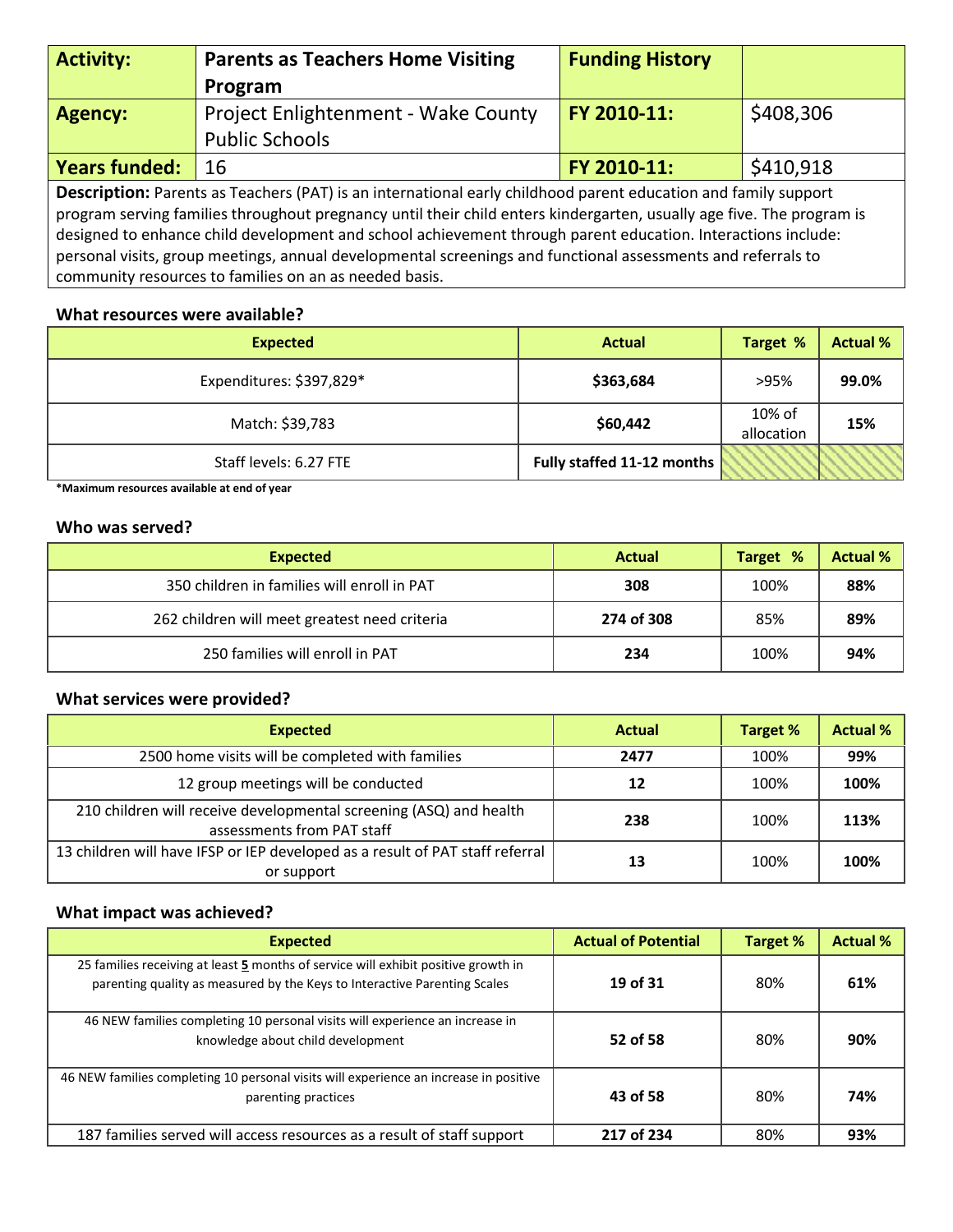| <b>Activity:</b>     | <b>Program Coordination and Evaluation</b>                                                                                                                                                                                                                                                                                                                                                                                                                                                                                                                                                                                                                                                                                                                                                                                                                                                                                            | <b>Funding History</b> |           |
|----------------------|---------------------------------------------------------------------------------------------------------------------------------------------------------------------------------------------------------------------------------------------------------------------------------------------------------------------------------------------------------------------------------------------------------------------------------------------------------------------------------------------------------------------------------------------------------------------------------------------------------------------------------------------------------------------------------------------------------------------------------------------------------------------------------------------------------------------------------------------------------------------------------------------------------------------------------------|------------------------|-----------|
| <b>Agency:</b>       | <b>Wake County SmartStart</b>                                                                                                                                                                                                                                                                                                                                                                                                                                                                                                                                                                                                                                                                                                                                                                                                                                                                                                         | FY 2011-12:            | \$405,278 |
| <b>Years funded:</b> | 16                                                                                                                                                                                                                                                                                                                                                                                                                                                                                                                                                                                                                                                                                                                                                                                                                                                                                                                                    | FY 2010-11:            | \$498,569 |
|                      | Description: In an effort to build the capacity of communities and families to prepare children for success in school and<br>in life, Program Coordination and Evaluation experts work with community stakeholders to develop activities to achieve<br>the goals, objectives and outcomes. Staff provides support, expertise and oversees other roles such as preparing<br>community needs assessments, managing the Request for Proposal processes and participating in the development of<br>staff funding recommendations. Staff also work with partners to develop annual evaluation plans and track<br>implementation and outcomes for all funded activities; conduct partner site visits to assess progress toward program<br>goals; participate in strategic planning; gather and analyze relevant data; and report findings to the North Carolina<br>Partnership for Children (NCPC) and others as required and/or requested. |                        |           |

| <b>Expected</b>          | <b>Actual</b>              | Target %             | <b>Actual %</b> |
|--------------------------|----------------------------|----------------------|-----------------|
| Expenditures: \$275,294* | \$275,294                  | >95%                 | 100%            |
| Match: \$27,529          | \$53,587                   | 10% of<br>allocation | 20%             |
| Staff levels: 3FTE       | Fully staffed 11-12 months |                      |                 |

**\*Maximum resources available at end of year**

#### **Who was served?**

| <b>Expected</b>                            | <b>Actual</b> | Target % | <b>Actual %</b> |
|--------------------------------------------|---------------|----------|-----------------|
| 15 partners will receive monitoring visits | 14            | 100%     | 93%             |

#### **What services were provided?**

| <b>Expected</b>                                                                                   | Actual | Target % | <b>Actual %</b> |
|---------------------------------------------------------------------------------------------------|--------|----------|-----------------|
| 50 technical assistance contacts with partners will be conducted                                  | 69     | 100%     | 138%            |
| 5 community wide issues or needs will be i identified in collaboration<br>with community partners |        | 100%     | 100%            |
| 10 reports will be prepared or presented to Board or Committees                                   | 14     | 100%     | 140%            |

| <b>Expected</b>                                                                                                                                                                                                   | <b>Actual of Potential</b> | Target % | <b>Actual %</b> |
|-------------------------------------------------------------------------------------------------------------------------------------------------------------------------------------------------------------------|----------------------------|----------|-----------------|
| 15 Program Planning and Allocation committee members will report they were able<br>to make knowledgeable decisions as a result of information provided by PCE<br>department staff.                                | 17 of 18                   | 85%      | 94%             |
| 4 community capacity needs or systems issues identified will be addressed through<br>an action plan or community wide initiative developed or expanded as a result of<br>activity leadership.                     | 4 of 5                     | 80%      | 80%             |
| 11 DSP's will make improvements in their activity implementation based on identified<br>needs, including use of additional resources, application of best practices, or<br>strengthening of their evaluation plan | 12 of 14                   | 80%      | 86%             |
| 0 NCPC monitoring findings regarding PC-E documentation will be identified                                                                                                                                        |                            |          |                 |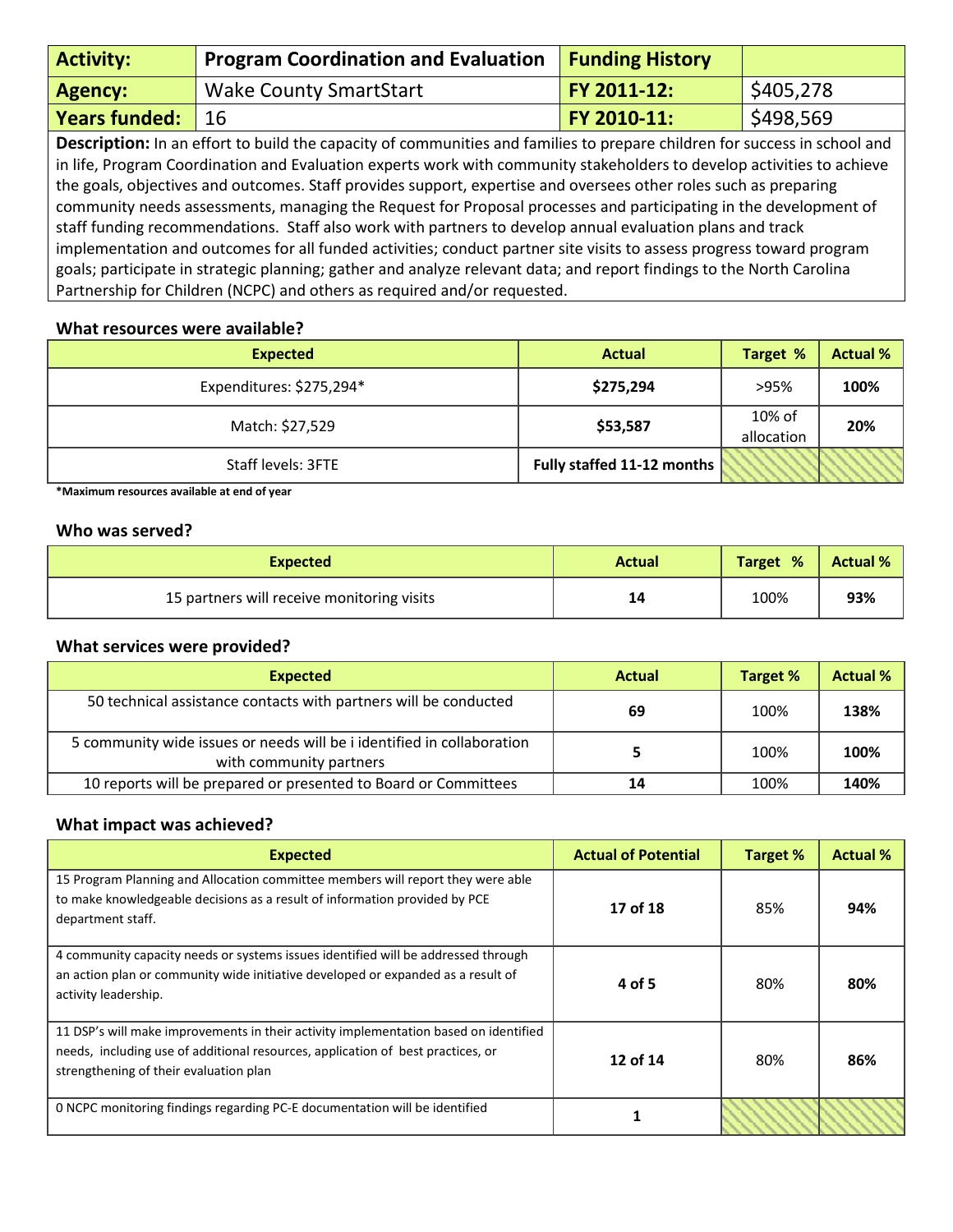| <b>Activity:</b>     | <b>Project CATCH</b><br>(formerly Family Outreach and Resource Services) | <b>Funding History</b> |          |
|----------------------|--------------------------------------------------------------------------|------------------------|----------|
| Agency:              | The Salvation Army                                                       | <b>FY 2011-12:</b>     | \$55,889 |
| <b>Years funded:</b> |                                                                          | <b>FY 2010-11:</b>     | \$99,413 |

**Description:** Services for families and children who are homeless include developmental screening, needs assessment, case management and linkage to services. Services for shelter programs include training and technical assistance to increase program capacity to address the needs of young children. This activity is also funded by the John Rex Endowment.

#### **What resources were available?**

| <b>Expected</b>         | <b>Actual</b>              | Target %             | <b>Actual %</b> |
|-------------------------|----------------------------|----------------------|-----------------|
| Expenditures: \$55,889* | \$55,889                   | >95%                 | 100%            |
| Match: \$5,589          | \$15,788                   | 10% of<br>allocation | 28%             |
| Staff levels: 1 FTE     | Fully staffed 11-12 months |                      |                 |

**\*Maximum resources available at end of year**

#### **Who was served?**

| <b>Expected</b>                                                                                           | <b>Actual</b> | Target % | <b>Actual %</b> |
|-----------------------------------------------------------------------------------------------------------|---------------|----------|-----------------|
| 150 children will receive psychosocial needs assessments                                                  | 157           | 100%     | 105%            |
| 125 children (subset of above) will receive case management or<br>individual intervention                 | 125           | 100%     | 100%            |
| 10 shelter program staff will participate in interagency staffing or<br>information sharing meetings      | 41            | 100%     | 410%            |
| 5 shelter programs will have staff participate in interagency staffing or<br>information sharing meetings | 9             | 100%     | 180%            |
| 8 shelter programs will have needs assessment and plan developed                                          | 10            | 100%     | 125%            |
| 8 shelter programs receive technical assistance or training                                               | 11            | 100%     | 138%            |

#### **What services were provided?**

| <b>Expected</b>                                                    | <b>Actual</b> | Target % | <b>Actual %</b> |
|--------------------------------------------------------------------|---------------|----------|-----------------|
| 625 individual follow up or intervention contacts will be provided | 568           | 100%     | 91%             |
| 5 new or revised interagency protocols will be developed           |               | 100%     | 100%            |

| <b>Expected</b>                                                                                                                         | <b>Actual of Potential</b> | <b>Target %</b> | <b>Actual %</b> |
|-----------------------------------------------------------------------------------------------------------------------------------------|----------------------------|-----------------|-----------------|
| 8 shelter programs participating in information sharing activities will<br>utilize new resource for children or a new referral protocol | 8 of 9                     | 90%             | 89%             |
| 8 shelter programs assessed will successfully achieve a goal related to<br>serving children and families more effectively               | 7 of 10                    | 75%             | 70%             |
| 94 children assessed will receive a needed service as a result of activity<br>referral/case management                                  | 107 of 157                 | 60%             | 68%             |
| 32 children assessed will receive an evidence based or informed service<br>as a result of activity referral/case management             | 32 of 157                  | 20%             | 20%             |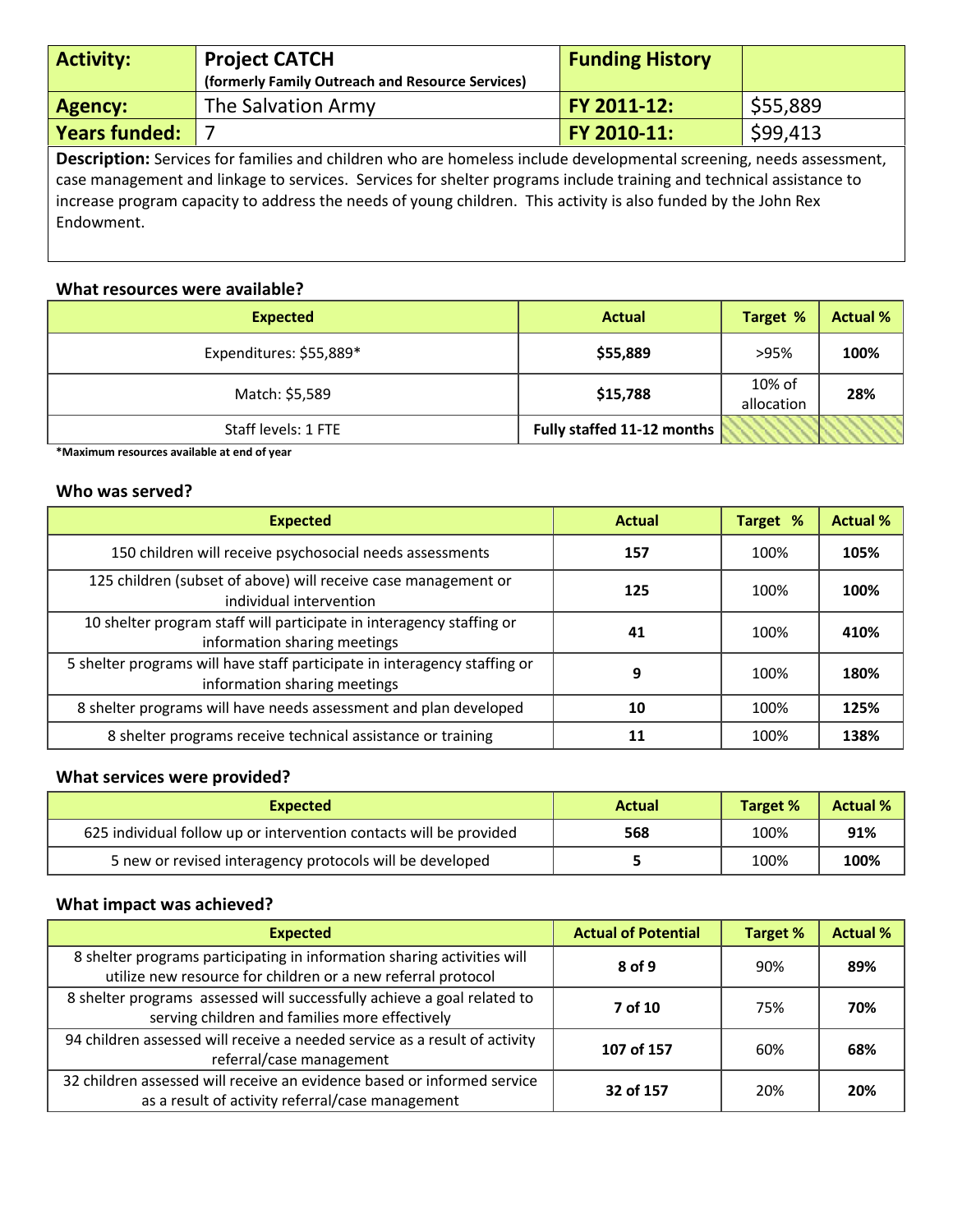| <b>Activity:</b> | <b>Quality Enhancement and</b><br><b>Maintenance Initiative in Child Care</b><br><b>Centers &amp; Family Child Care Homes</b> | <b>Funding History</b> |           |
|------------------|-------------------------------------------------------------------------------------------------------------------------------|------------------------|-----------|
| <b>Agency:</b>   | Wake County SmartStart Inc.                                                                                                   | FY 2010-11:            | \$680,001 |
| Years funded:    | 13                                                                                                                            | FY 2010-11:            | \$797,787 |
|                  |                                                                                                                               |                        |           |

**Description:** The Quality Enhancement (QE) Initiative provides on-site consultation to one to three star licensed centers in Wake County. Services offered include on-site technical assistance, training, consultation, plan development, and professional development for child care providers through consultation. The Quality Maintenance Initiative (QM) provides on-site consultation to four to five star licensed centers including technical assistance, training, consultation, plan development and professional development referrals for child care providers. Intensive consultation regarding instructional support practices will be provided to selected pre-k classrooms. A series of director leadership sessions will be provided to support the development of strong leadership practices.

#### **What resources were available?**

| <b>Expected</b>         | <b>Actual</b>              | Target %             | <b>Actual %</b> |
|-------------------------|----------------------------|----------------------|-----------------|
| Expenditures: \$734,288 | \$729,447                  | >95%                 | 99.3%           |
| Match: \$73,729         | \$67,896                   | 10% of<br>allocation | 9.2%            |
| Staff levels: 9.6 FTE   | Fully staffed 10-11 months |                      |                 |

**\*Maximum resources available at end of year**

#### **Who was served?**

| <b>Expected</b>                                                                                 | <b>Actual</b> | Target % | <b>Actual %</b> |
|-------------------------------------------------------------------------------------------------|---------------|----------|-----------------|
| 25 child care centers will receive Quality Enhancement (QE) consultation                        | 30            | 100%     | 120%            |
| 30 child care centers will receive Quality Maintenance (QM) consultation                        | 31            | 100%     | 103%            |
| 10 preschool classrooms will receive intensive curriculum and child<br>interaction consultation | 6             | 100%     | 60%             |
| 100 teachers will receive complete professional development plans                               | 65            | 100%     | 65%             |
| 50 directors will participate in leadership seminars                                            | 58            | 100%     | 116%            |
| 55 centers will meet the greatest needs criteria                                                | 61            | 100%     | 111%            |

#### **What services were provided?**

| <b>Expected</b>                                 | Actual | <b>Target %</b> | <b>Actual %</b> |
|-------------------------------------------------|--------|-----------------|-----------------|
| 1600 consultation visits will be provided       | 1.621  | 100%            | 101%            |
| 9 director leadership seminars will be provided |        | 100%            | 100%            |

| <b>Expected</b>                                                                                                                               | <b>Actual of Potential</b> | <b>Target %</b> | <b>Actual %</b> |
|-----------------------------------------------------------------------------------------------------------------------------------------------|----------------------------|-----------------|-----------------|
| 20 child care centers participating in QE will improve their center quality<br>as measured by pre post environmental rating scales.           | 20 of 25                   | 80%             | 80%             |
| 24 child care centers participating in QM that are scheduled for<br>assessment in the fiscal year will increase or maintain their star rating | 23 of 25                   | 95%             | 94%             |
| 49 teachers or assistants with a professional development plan will enroll<br>in an early childhood program                                   | 17 of 65                   | 75%             | 26%             |
| 4 preschool classrooms receiving intensive consultation will improve<br>instructional support practices as measured by pre post CLASS         | $1$ of 6                   | 70%             | 17%             |
| 16 directors completing leadership development series will improve<br>leadership skills as measured by pre post PAS scores                    | 9 of 20                    | 80%             | 45%             |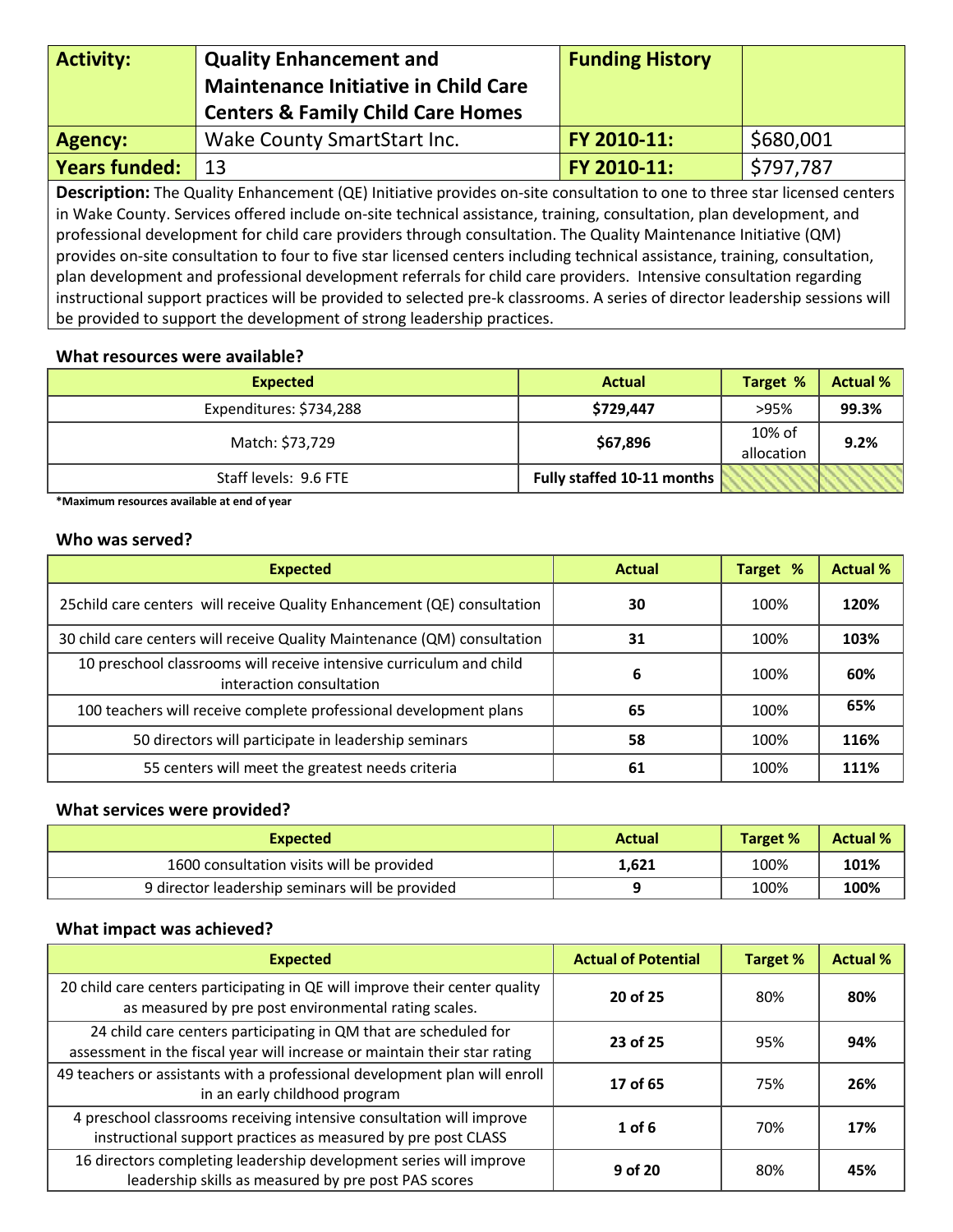| <b>Activity:</b>                                                                                                           | <b>School Readiness Services for Hispanic   Funding History</b>                                                           |             |           |  |  |
|----------------------------------------------------------------------------------------------------------------------------|---------------------------------------------------------------------------------------------------------------------------|-------------|-----------|--|--|
|                                                                                                                            | Children                                                                                                                  |             |           |  |  |
| <b>Agency:</b>                                                                                                             | Catholic Charities of the Diocese of                                                                                      | FY 2011-12: | \$108,781 |  |  |
|                                                                                                                            | Raleigh, Inc.                                                                                                             |             |           |  |  |
| <b>Years funded:</b>                                                                                                       | -8                                                                                                                        | FY 2010-11: | \$103,746 |  |  |
|                                                                                                                            | Description: The School Readiness Services for Hispanic Children program serves Hispanic families with children, birth to |             |           |  |  |
| five, in Wake County. It is a multifaceted program that includes: Dialogic Reading to build language and literacy in early |                                                                                                                           |             |           |  |  |
| childhood, developmental screenings and assistance accessing early intervention services, assessment of family             |                                                                                                                           |             |           |  |  |
|                                                                                                                            | resources for basic needs and referrals to needed services and case management.                                           |             |           |  |  |

| <b>Expected</b>          | <b>Actual</b>              | Target %             | <b>Actual %</b> |
|--------------------------|----------------------------|----------------------|-----------------|
| Expenditures: \$108,781* | \$108,781                  | >95%                 | 100%            |
| Match: \$10,878          | \$55,456                   | 10% of<br>allocation | 51%             |
| Staff levels: 2.02 FTE   | Fully staffed 11-12 months |                      |                 |

**\*Maximum resources available at end of year**

#### **Who was served?**

| <b>Expected</b>                                | Actual     | Target % | <b>Actual %</b> |
|------------------------------------------------|------------|----------|-----------------|
| 405 children will meet greatest needs criteria | 404 of 405 | 100%     | 99.8%           |

#### **What services were provided?**

| <b>Expected</b>                                                                   | <b>Actual</b> | Target % | <b>Actual %</b> |
|-----------------------------------------------------------------------------------|---------------|----------|-----------------|
| 375 individual referrals will be made                                             | 433           | 100%     | 115%            |
| 35 children will receive developmental screenings from activity staff             | 37            | 100%     | 106%            |
| 250 families receiving completed comprehensive needs assessments                  | 253           | 100%     | 101%            |
| 128 family caregivers will participate in Dialogic Reading parent-child<br>groups | 134           | 100%     | 105%            |
| 160 Dialogic Reading parent-child sessions will be provided                       | 180           | 100%     | 113%            |

| <b>Expected</b>                                                                                                                                            | <b>Actual of Potential</b> | Target % | <b>Actual %</b> |
|------------------------------------------------------------------------------------------------------------------------------------------------------------|----------------------------|----------|-----------------|
| 15 children (without IFSP/IEP) that receive a developmental screening<br>will have an IFSP or IEP developed as a result of activity referral or<br>support | 20 of 37                   | 40%      | 54%             |
| 161 families will receive at least one needed service as a result of<br>program activities                                                                 | 171 of 269                 | 60%      | 64%             |
| 82 family caregivers, attending 7 or more Dialogic Reading sessions will<br>demonstrate increased knowledge of book sharing practices                      | 72 of 103                  | 80%      | 70%             |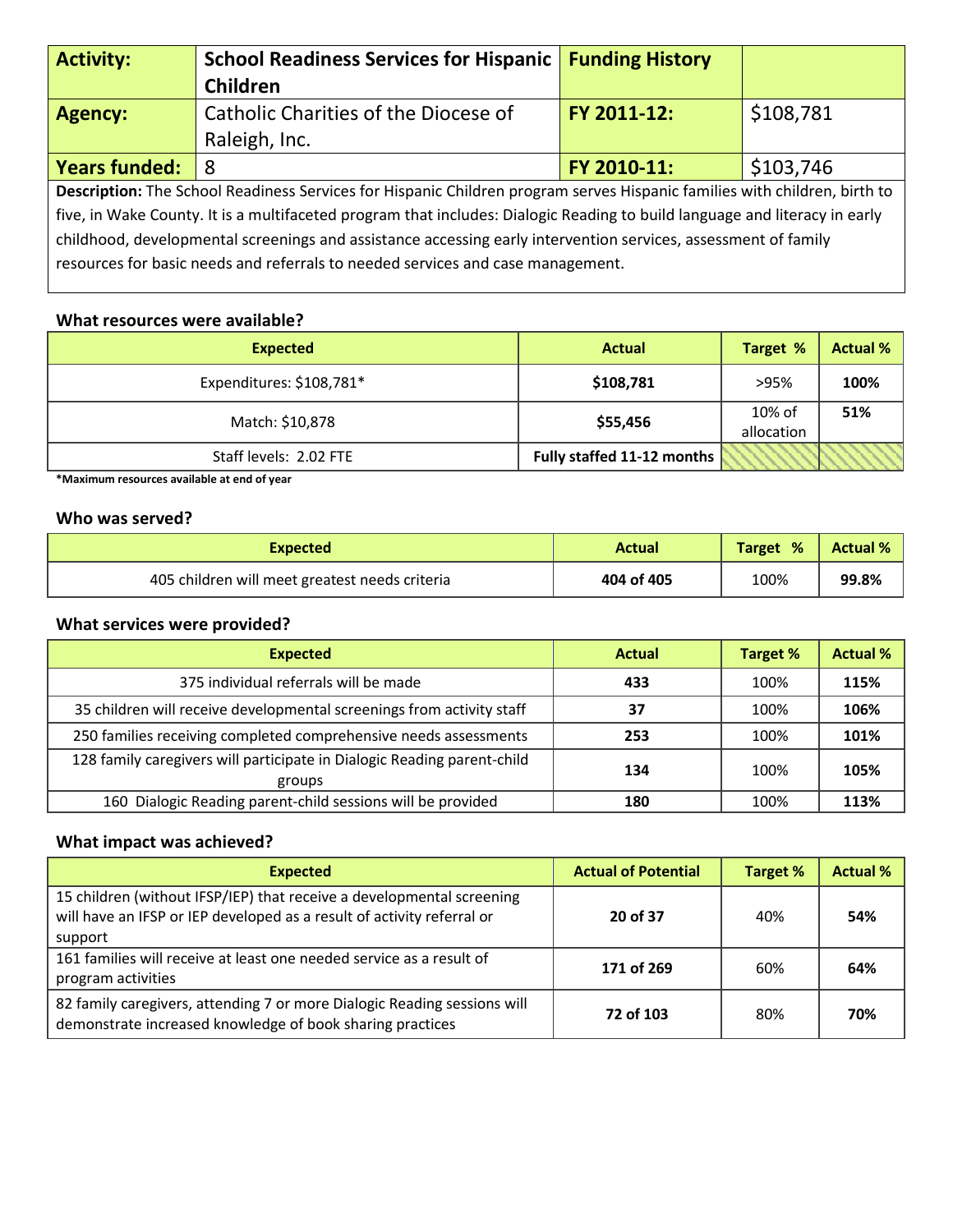| <b>Activity:</b>                                                                                                          | <b>Social/Emotional Interventions for</b><br>Young Children: SecurePath | <b>Funding History</b> |           |  |
|---------------------------------------------------------------------------------------------------------------------------|-------------------------------------------------------------------------|------------------------|-----------|--|
| <b>Agency:</b>                                                                                                            | Lucy Daniels Center for Early                                           | FY 2011-12:            | \$213,034 |  |
|                                                                                                                           | Childhood                                                               |                        |           |  |
| <b>Years funded:</b>                                                                                                      | 8                                                                       | FY 2010-11:            | \$205,507 |  |
| Description: The Social/Emotional Interventions for Young Children program, also known as SecurePath, is a                |                                                                         |                        |           |  |
| comprehensive mental health service for young children in Wake County provided at the child's home or preschool.          |                                                                         |                        |           |  |
| SecurePath staff offers mental health assessments, interventions, and therapy for children ages birth to five and their   |                                                                         |                        |           |  |
| parents who need help with their child's social, emotional, or developmental challenges. Services are provided in English |                                                                         |                        |           |  |
| and Spanish. Services are provide free-of-charge to children age five and younger, who have not yet started               |                                                                         |                        |           |  |
| kindergarten. SecurePath focuses its resources on children and families who do not have insurance coverage or are         |                                                                         |                        |           |  |
| receiving Medicaid.                                                                                                       |                                                                         |                        |           |  |

| <b>Expected</b>          | <b>Actual</b>              | Target %             | <b>Actual %</b> |
|--------------------------|----------------------------|----------------------|-----------------|
| Expenditures: \$213,034* | \$213,034                  | >95%                 | 100%            |
| Match: \$21,303          | \$36,081                   | 10% of<br>allocation | 17%             |
| Staff levels: 2.75 FTE   | Fully staffed 11-12 months |                      |                 |

**\*Maximum resources available at end of year**

#### **Who was served?**

| <b>Expected</b>                                                                         | <b>Actual</b> | Target % | <b>Actual %</b> |
|-----------------------------------------------------------------------------------------|---------------|----------|-----------------|
| 80 children will receive screening, evaluation, and intervention from<br>activity staff | 75            | 100%     | 94%             |
| 74 children will meet greatest needs criteria                                           | 75 of 75      | 98%      | 100%            |
| 25 child care providers will be served through individual consultation                  | 29            | 100%     | 116%            |

#### **What services were provided?**

| <b>Expected</b>                                                      | <b>Actual</b> | Target % | <b>Actual %</b> |
|----------------------------------------------------------------------|---------------|----------|-----------------|
| 1215 child/family contacts (hour or longer) will be provided         | 1157          | 100%     | 95%             |
| 110 consultation contacts with child care providers will be provided |               | 100%     | 79%             |

| <b>Expected</b>                                                                                                                                                                                              | <b>Actual of Potential</b> | Target % | <b>Actual %</b> |
|--------------------------------------------------------------------------------------------------------------------------------------------------------------------------------------------------------------|----------------------------|----------|-----------------|
| 10 children in child care who receive at least 16 visits will maintain stable<br>childcare placement as a result of program services                                                                         | $10$ of $10$               | 95%      | 100%            |
| 18 families who receive 26 sessions or are closed after 8 sessions will<br>show improvement of at least one standard deviation in at least one of<br>three scales on the Parent Child Relationship Inventory | 19 of 20                   | 90%      | 95%             |
| 41 children who receive 26 sessions or are closed after 8 sessions will<br>demonstrate improvement on the child's primary treatment goal                                                                     | 43 of 45                   | 90%      | 96%             |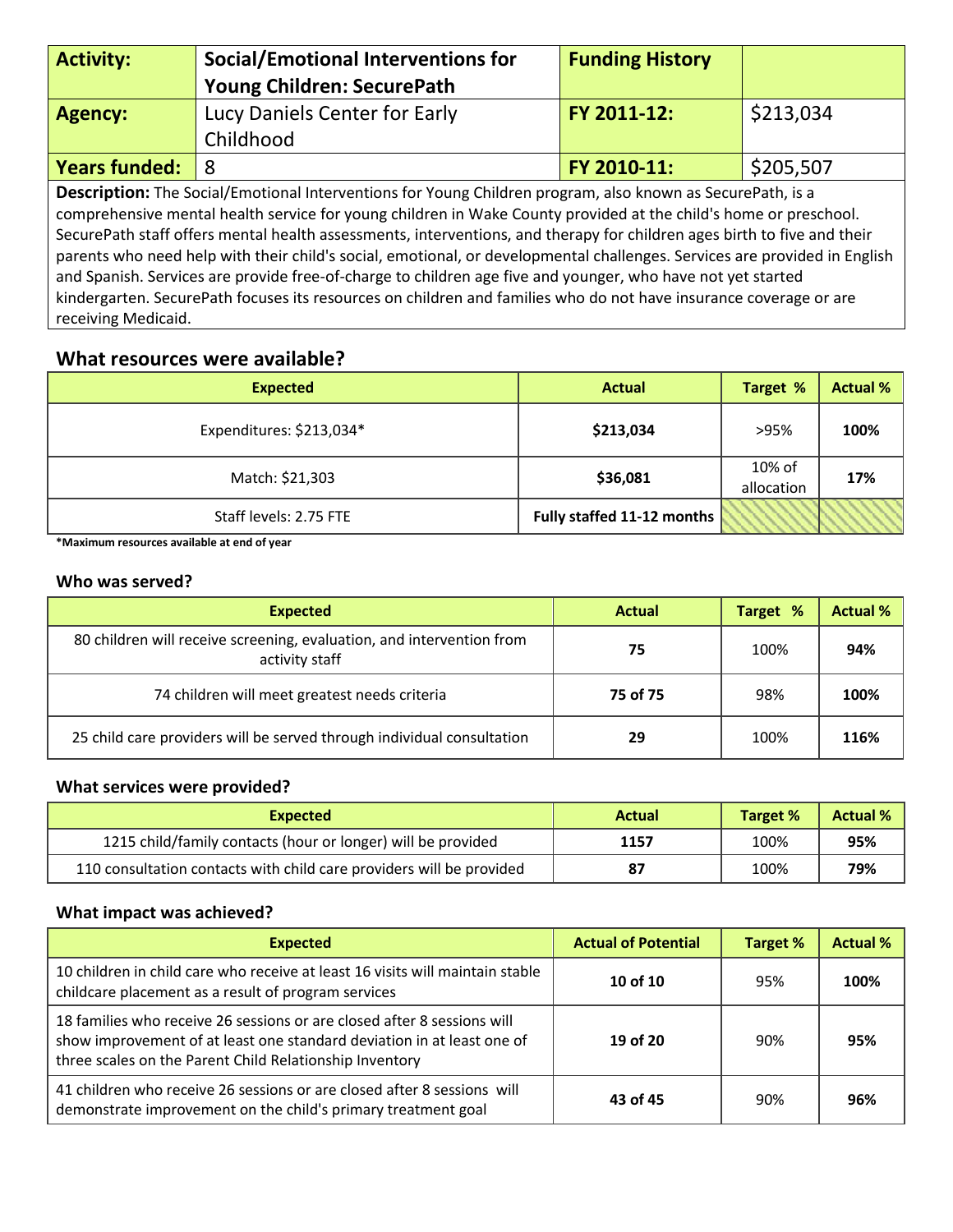| <b>Activity:</b>     | <b>Supporting School Readiness</b>                                                                                                                                                                                                                                                                                                                                                                                                                                                                                                                                                                                                                                                                                             | <b>Funding History</b> |           |
|----------------------|--------------------------------------------------------------------------------------------------------------------------------------------------------------------------------------------------------------------------------------------------------------------------------------------------------------------------------------------------------------------------------------------------------------------------------------------------------------------------------------------------------------------------------------------------------------------------------------------------------------------------------------------------------------------------------------------------------------------------------|------------------------|-----------|
| <b>Agency:</b>       | Project Enlightenment - Wake County                                                                                                                                                                                                                                                                                                                                                                                                                                                                                                                                                                                                                                                                                            | FY 2011-12:            | \$134,560 |
|                      | <b>Public Schools</b>                                                                                                                                                                                                                                                                                                                                                                                                                                                                                                                                                                                                                                                                                                          |                        |           |
| <b>Years funded:</b> | 12                                                                                                                                                                                                                                                                                                                                                                                                                                                                                                                                                                                                                                                                                                                             | FY 2010-11:            | \$127,128 |
|                      | Description: The Supporting School Readiness program works with children and their families in the year prior to entry<br>into kindergarten as well as with child care providers. During the year prior to kindergarten, children attend a part-day,<br>week-long summer enrichment program at an elementary school site and up to ten monthly playgroups focused on<br>social/personal skills using the Second Step curriculum. Families of children attending the playgroup attend monthly<br>parent sessions focused on oral language and readiness using The Literacy Connection at Home curriculum. Teachers of<br>greatest need children are offered training and child care centers/homes receive technical assistance. |                        |           |

| <b>Expected</b>          | <b>Actual</b>              | Target %             | <b>Actual %</b> |
|--------------------------|----------------------------|----------------------|-----------------|
| Expenditures: \$134,560* | \$132,710                  | >95%                 | 98.6%           |
| Match: \$13,456          | \$33,077                   | 10% of<br>allocation | 25%             |
| Staff levels: 1.88 FTE   | Fully staffed 11-12 months |                      |                 |

**\*Maximum resources available at end of year**

#### **Who was served?**

| <b>Expected</b>                                                       | <b>Actual</b> | %<br><b>Target</b> | <b>Actual %</b> |
|-----------------------------------------------------------------------|---------------|--------------------|-----------------|
| 283 children will meet greatest needs criteria                        | 264 of 314    | 90%                | 84%             |
| 50 child care providers will attend Professional Development Workshop | 118           | 100%               | 236%            |

#### **What services were provided?**

| <b>Expected</b>                                                                     | <b>Actual</b> | Target % | <b>Actual %</b> |
|-------------------------------------------------------------------------------------|---------------|----------|-----------------|
| 264 children will attend Summer Enrichment Program                                  | 287           | 100%     | 109%            |
| 198 family caregivers participating in Summer Enrichment Program                    | 222           | 100%     | 112%            |
| 45 children will attend the Getting Ready for Kindergarten program                  | 47            | 100%     | 104%            |
| 40 children will attend at least 6 of 10 Getting Ready for Kindergarten<br>sessions | 38            | 100%     | 95%             |
| 45 families will attend the Getting Ready for Kindergarten program                  | 46            | 100%     | 102%            |

| <b>Expected</b>                                                             | <b>Actual of Potential</b> | Target % | <b>Actual %</b> |
|-----------------------------------------------------------------------------|----------------------------|----------|-----------------|
| 214 children participating in the summer enrichment program will show       |                            |          |                 |
| mastery in at least 10 of 12 of the domains listed on Enrichment            | 201 of 252                 | 85%      | 80%             |
| Inventory                                                                   |                            |          |                 |
| 40 children participating in the Getting Ready for Kindergarten program     | 43 of 47                   | 85%      | 92%             |
| will meet Second Step lesson objectives in all sessions they participate in |                            |          |                 |
| 10 sessions will result in 75% of families reporting increase in knowledge  | 10 of 10                   | 100%     | 100%            |
| and skills                                                                  |                            |          |                 |
| 106 child care providers attending each workshop will report on the         |                            |          |                 |
| Professional Development Educator Survey that they have learned new         | 118 of 118                 | 90%      | 100%            |
| skills that will be implemented in their preschool classrooms               |                            |          |                 |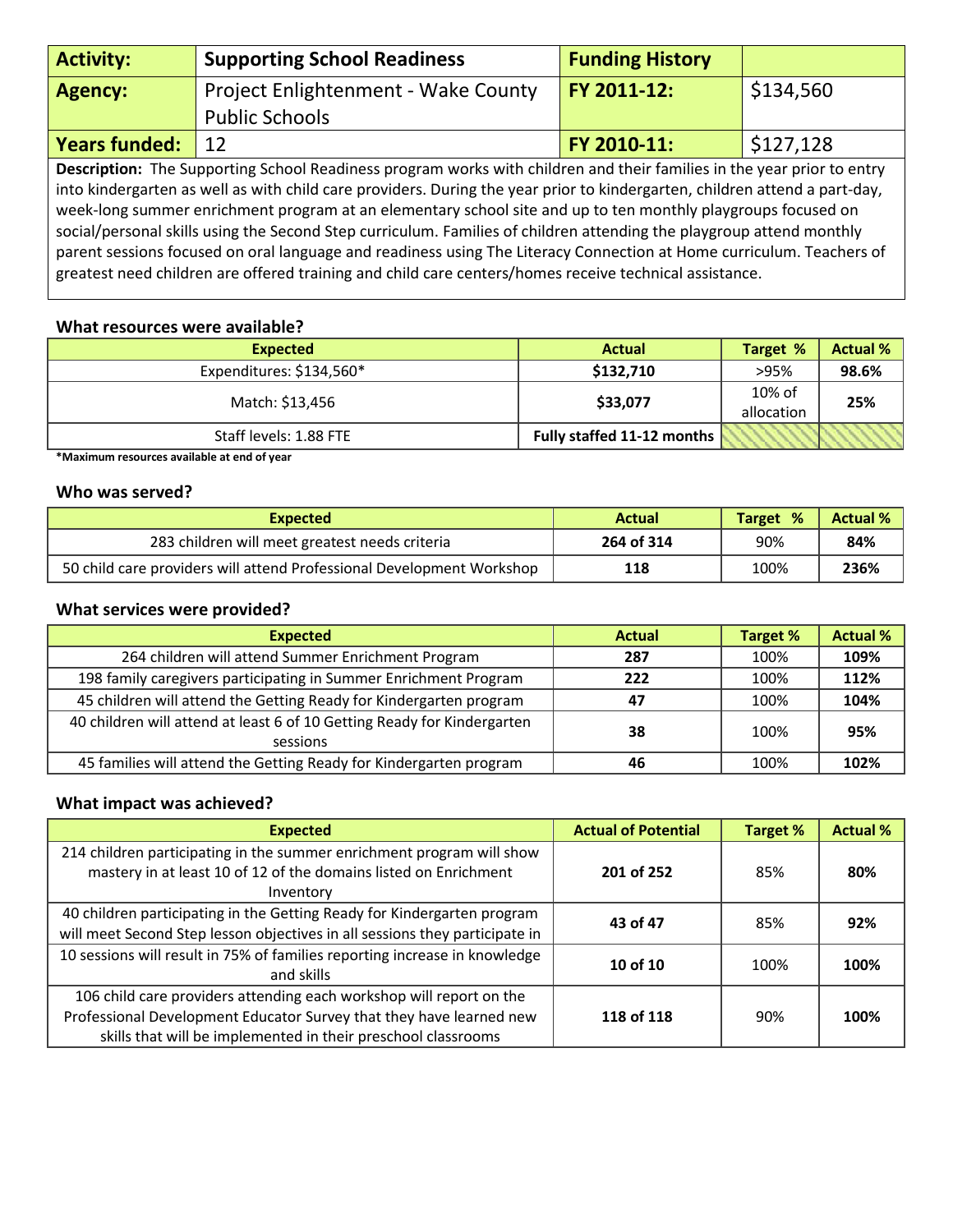| <b>Activity:</b>                                                                                               | <b>Telamon Corporation NC Head Start</b> | <b>Funding History</b> |           |  |
|----------------------------------------------------------------------------------------------------------------|------------------------------------------|------------------------|-----------|--|
|                                                                                                                | <b>Family Literacy Program</b>           |                        |           |  |
| <b>Agency:</b>                                                                                                 | <b>Telamon Corporation</b>               | FY 2011-12:            | \$111,021 |  |
| <b>Years funded:</b>                                                                                           | $\overline{4}$                           | FY 2010-11:            | \$85,186  |  |
| Description: The Telamon Corporation Family Literacy Program has two components: a parenting skills series     |                                          |                        |           |  |
| and a home visitation program which focuses on literacy skills. Professionals facilitate two 10-week parenting |                                          |                        |           |  |
| skills series and an interpersonal problem-solving skills program for parents with children birth to 5. Upon   |                                          |                        |           |  |

completion of the program, each family receives literacy-related materials to encourage continued implementation of literacy-related practices.

#### **What resources were available?**

| <b>Expected</b>          | <b>Actual</b>              | Target %             | <b>Actual %</b> |
|--------------------------|----------------------------|----------------------|-----------------|
| Expenditures: \$111,021* | \$111,021                  | >95%                 | 100%            |
| Match: \$11,102          | \$15,680                   | 10% of<br>allocation | 14%             |
| Staff levels: 1.36 FTE   | Fully staffed 11-12 months |                      |                 |

**\*Maximum resources available at end of year**

#### **Who was served?**

| Expected                                      | <b>Actual</b> | Target % | <b>Actual %</b> |
|-----------------------------------------------|---------------|----------|-----------------|
| 97 children will meet greatest needs criteria | 102 of 102    | 95%      | 100%            |

#### **What services were provided?**

| <b>Expected</b>                                                                  | <b>Actual</b> | Target % | <b>Actual %</b> |
|----------------------------------------------------------------------------------|---------------|----------|-----------------|
| 50 family caregivers will attend "Raising a Thinking Child" parenting<br>classes | 60            | 100%     | 120%            |
| 20 "Raising a Thinking Child" classes will be provided                           | 50            | 100%     | 250%            |
| 50 family caregivers will receive Dialogic Reading home visits                   | 46            | 100%     | 92%             |
| 1,000 home visits will be provided                                               | 924           | 100%     | 92%             |

| <b>Expected</b>                                                                                                                                                                              | <b>Actual of Potential</b> | Target % | <b>Actual %</b> |
|----------------------------------------------------------------------------------------------------------------------------------------------------------------------------------------------|----------------------------|----------|-----------------|
| 40 parents attending 6 parenting classes will improve their knowledge in<br>helping their children learn how to problem solve on their own                                                   | 48 of 50                   | 80%      | 96%             |
| 37 parents attending at least 15 home visit sessions will improve their<br>shared book reading styles by implementing the practice of dialogic<br>reading                                    | 44 of 46                   | 80%      | 96%             |
| 34 children participating in 15 home visit sessions will increase their oral<br>language skills on the Brigance Preschool Screen II assessment tool<br>pre/post.                             | 35 of 56                   | 60%      | 63%             |
| 19 children attending 15 home visits who scored below the Cutoff Score<br>on the pre Brigance Preschool Screen II Assessment Tool will score above<br>the Cutoff Score on the post Brigance. | 17 of 25                   | 75%      | 68%             |